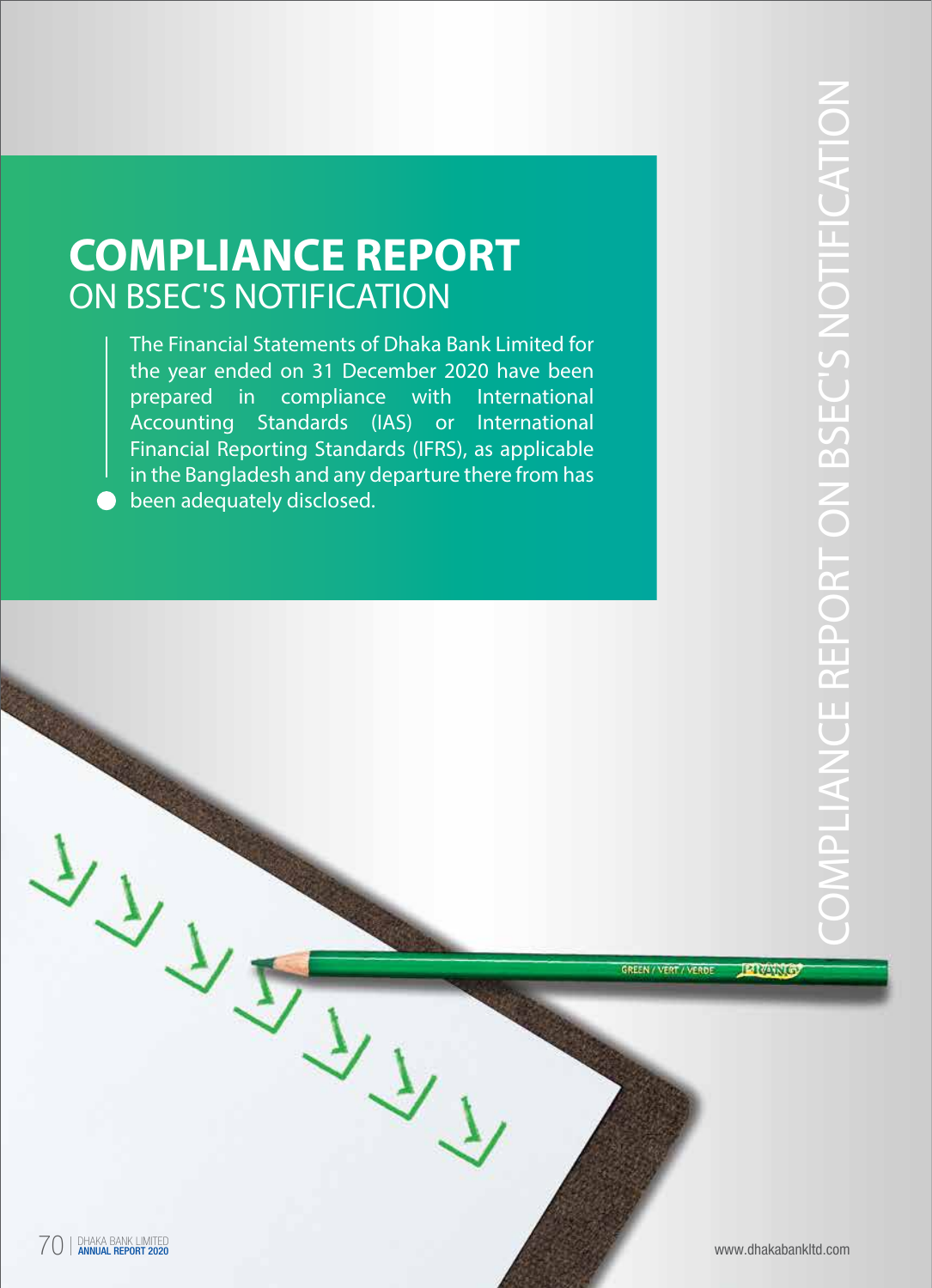**Continued** 

The Bangladesh Securities and Exchange Commission (BSEC) has made it mandatory for all listed companies to report on the compliance of the conditions described in BSEC's Notification No. BSEC/CMRRCD/2006-158/207/Admin/80 dated June 03, 2018 on 'comply' basis.

The Notification requires that the company shall obtain a certificate from a practicing professional Accountant or Secretary (Chartered Accountant/Cost and Management Accountant / Chartered Secretary) regarding compliance of conditions of corporate governance guidelines of the Commission. The issuer company should not engage its' External/Statutory Auditors to perform Audit/Certification Services on compliance of corporate governance as required under condition number 7. In compliance with the Notification and with the approval of the shareholders of the Bank in their 25th AGM held on 06.08.2020, Dhaka Bank Limited has appointed M/s. Hoda Vasi Chowdhury & Co., Chartered Accountants as Corporate Governance Auditor for the year 2020 for certification in this regard.

The Board of Directors of Dhaka Bank Limited has taken appropriate steps to comply with the conditions as detailed in Annexure-A, B & C.

#### **Annexure-I**

23 (Twenty Three) Meetings of the Board of Directors were held from January 01, 2020 to December 31, 2020. Attendance of the Directors in these Meetings is given below:

| <b>Name of Directors</b>      | <b>Position</b>         | <b>Number of Meetings Held</b> | <b>Meetings Attended</b> | <b>Remarks</b>               |
|-------------------------------|-------------------------|--------------------------------|--------------------------|------------------------------|
| Mr. Abdul Hai Sarker          | Chairman                | 23                             | 22                       |                              |
| Mr. Abdullah Al Ahsan         | Vice Chairman           | 23                             | 23                       |                              |
| Mr. Reshadur Rahman           | <b>Director</b>         | 23                             | 22                       |                              |
| Mrs. Rokshana Zaman           | Director                | 23                             | 23                       |                              |
| Mr. Altaf Hossain Sarker      | <b>Director</b>         | 23                             | 21                       |                              |
| Mr. Mohammed Hanif            | Director                | 23                             | 23                       |                              |
| Mr. Md. Amirullah             | <b>Director</b>         | 23                             | 23                       | The Directors                |
| Mr. Khondoker Monir Uddin     | Director                | 23                             | 19                       | who could not                |
| Mr. Tahidul Hossain Chowdhury | Director                | 23                             | 22                       | attend any<br>Meeting were   |
| Mr. Jashim Uddin              | <b>Director</b>         | 23                             | 23                       | granted leave<br>of absence. |
| Mr. Khondoker Jamil Uddin*    | Director                | 23                             | 19                       |                              |
| Mr. Mirza Yasser Abbas        | Director                | 23                             | 23                       |                              |
| Mr. Amanullah Sarker          | Director                | 23                             | 23                       |                              |
| Mrs. Manoara Khandaker        | <b>Director</b>         | 23                             | 23                       |                              |
| Mrs. Rakhi Das Gupta**        | Director                | 23                             | 9                        |                              |
| Mr. M. A. Yussouf Khan        | Independent Director    | 23                             | 14                       |                              |
| Mr. Md. Muzibur Rahman        | Independent Director    | 23                             | 23                       |                              |
| Mr. A. S. Salahuddin Ahmed    | Independent Director    | 23                             | 22                       |                              |
| Mr. Emranul Huq               | Managing Director & CEO | 23                             | 23                       |                              |

\*Ceased to be a Director w.e.f. 16.11.2020

\*\*Appointed as a Director w.e.f. 13.08.2020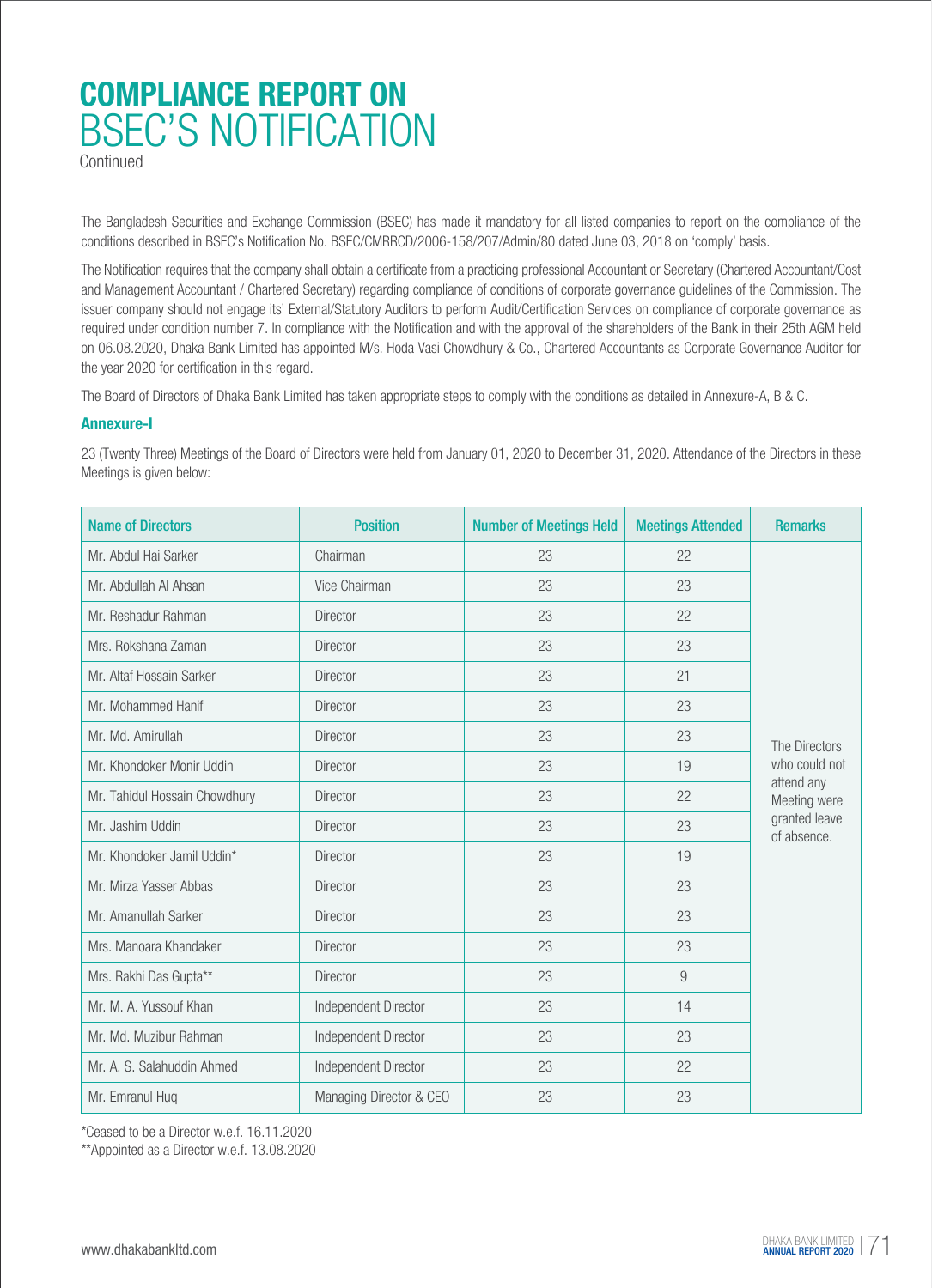Continued

#### **Annexure-II**

The pattern of shareholding of Dhaka Bank Limited as on 31.12.2020 as per BSEC's Notification No. BSEC/CMRRCD/2006-158/207/Admin/80 dated June 03, 2018 is as under:

#### a) Shareholding by Parent/Subsidiary/Associated Companies and other related parties: Nil

#### b) Shareholding by:

1. Directors and their Spouses and minor Children:

| SI.<br>No.     | <b>Name of Director</b>                  | No. of<br><b>Shares held</b> | Name of spouse                      | No. of<br>shares held | Name of minor<br>children | No. of<br>shares held |
|----------------|------------------------------------------|------------------------------|-------------------------------------|-----------------------|---------------------------|-----------------------|
| 1              | Mr. Abdul Hai Sarker (Chairman)          | 20,433,046                   | Mrs. Selina Hai                     | 1,114,883             | N/A                       | Nil                   |
| $\overline{2}$ | Mr. Abdullah Al Ahsan<br>(Vice-Chairman) | 17,921,114                   | Mrs. Amena Begum                    | 1,097,862             | N/A                       | Nil                   |
| 3              | Mrs. Rokshana Zaman                      | 21,946,408                   | Mr. A.T.M. Hayatuzzaman             | 2,110,213             | N/A                       | Nil                   |
| 4              | Mr. Altaf Hossain Sarker                 | 24,984,499                   | Mrs. Nilufar Hossain                | 1,488,375             | N/A                       | Nil                   |
| 5              | Mr. Reshadur Rahman                      | 30,763,405                   | Mrs. Shamsi Rahman                  | 2,912,388             | N/A                       | Nil                   |
| 6              | Mr. Tahidul Hossain Chowdhury            | 17,992,569                   | Mrs. Jesmin Sultana Chowdhury       | 85,366                | N/A                       | Nil                   |
| 7              | Mr. Md. Amirullah                        | 17,919,575                   | Mrs. Ayesha Amir                    | 4,259                 | N/A                       | Nil                   |
| 8              | Mr. Jashim Uddin                         | 17,919,737                   | Mrs. Mamtaj Begum                   | 6,575                 | N/A                       | Nil                   |
| 9              | Mr. Mohammed Hanif                       | 27,288,823                   | Mrs. Rowshan Ara Hanif              | 742,904               | N/A                       | Nil                   |
| 10             | Mr. Khondoker Monir Uddin                | 25,728,247                   | Mrs. Jasmin Sultana                 | 964,370               | N/A                       | Nil                   |
| 11             | Mrs. Rakhi Das Gupta                     | 17,918,332                   | Mr. Ashok Das Gupta                 | Nil                   | N/A                       | Nil                   |
| 12             | Mr. Amanullah Sarker                     | 17,919,579                   | Mrs. Nasrin Aman                    | Nil                   | Annila Aman,              | Nil                   |
|                |                                          |                              |                                     |                       | Master Ahnaf<br>Aman      | Nil                   |
| 13             | Mr. Mirza Yasser Abbas                   | 32,995,417                   | Mrs. Yakut Binte Sadek              | Nil                   | Aaiza Taharat<br>Mirza    | Nil                   |
|                |                                          |                              |                                     |                       | Mirza Anas<br>Abbas       | Nil                   |
| 14             | Mr. Manoara Khandaker                    | 17,951,269                   | Mr. Khandaker<br>Mohammad Shahjahan | 12,537                |                           |                       |
| 15             | Mr. M.A. Yussouf Khan                    | Nil                          | Mrs. Syeda Rowsan Ara Begum         | Nil                   |                           |                       |
| 16             | Mr. Md. Muzibur Rahman                   | Nil                          | Mrs. Rowsan Ara Begum               | Nil                   |                           |                       |
| 17             | Mr. A.S. Salahuddin Ahmed                | Nil                          | Mrs. Syeda Salahuddin               | Nil                   |                           |                       |

| d) |    | Shareholders holding ten percent (10%) or more shares:           | Nil |
|----|----|------------------------------------------------------------------|-----|
|    | 5. | Mr. Darashiko Khasru, Senior Executive Vice President:           | Nil |
|    | 4. | Mr. Mukarram Hossain Chowdhury, Senior Executive Vice President: | Nil |
|    | 3. | Mr. A. M. M. Moyen Uddin, Senior Executive Vice President:       | Nil |
|    | 2. | Mr. A K M Shahnawaj, Deputy Managing Director:                   | Nil |
|    |    | Mr. Mohammad Abu Jafar, Deputy Managing Director:                | Nil |
| C) |    | Shareholding by other Executives (Top five salaried employees):  |     |
|    | 6. | Spouses and minor children of above Executives:                  | Nil |
|    | 5. | Head of Internal Control and Compliance:                         | Nil |
|    | 4. | Chief Financial Officer:                                         | Nil |
|    | 3. | Company Secretary:                                               | Nil |
|    | 2. | Chief Executive Officer:                                         | Nil |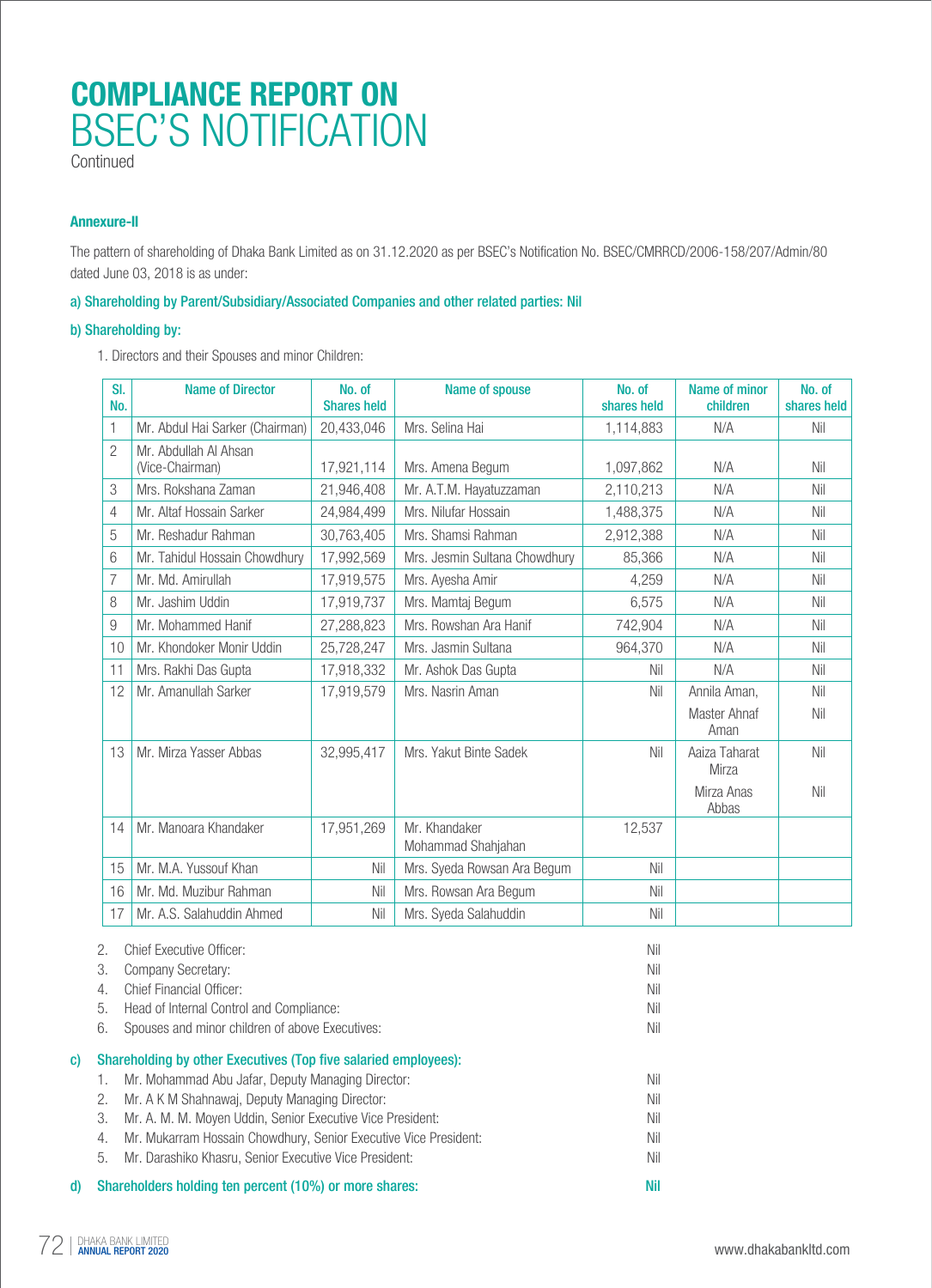**Continued** 

#### **[As per condition No. 1(5) (xxvii)]**

**ANNEXURE-C**

Status of Compliance with the conditions imposed by the Bangladesh Securities and Exchange Commission's Notification No (SEC/CMRRCD/2006- 158/207/Admin/80 dated 03 June 2018 issued under section 2CC of the Securities and Exchange Ordinance, 1969 is presented below:

| <b>Condition</b><br>No. | <b>Title</b>                                                                                                                                                                                                                                                                                                                                                                                                                                                                               | Compliance Status (" $\sqrt{ }$ " has been<br>put in the appropriate column) |                     | <b>Remarks (if any)</b>                                                                                                                                                                                                        |  |
|-------------------------|--------------------------------------------------------------------------------------------------------------------------------------------------------------------------------------------------------------------------------------------------------------------------------------------------------------------------------------------------------------------------------------------------------------------------------------------------------------------------------------------|------------------------------------------------------------------------------|---------------------|--------------------------------------------------------------------------------------------------------------------------------------------------------------------------------------------------------------------------------|--|
|                         |                                                                                                                                                                                                                                                                                                                                                                                                                                                                                            | <b>Complied</b>                                                              | <b>Not Complied</b> |                                                                                                                                                                                                                                |  |
| 1                       | <b>Board of Directors (BoD)</b>                                                                                                                                                                                                                                                                                                                                                                                                                                                            |                                                                              |                     |                                                                                                                                                                                                                                |  |
| 1(1)                    | Size of the Board of Directors (BoD)<br>Board size (number of Board members - minimum<br>5 and Maximum 20)                                                                                                                                                                                                                                                                                                                                                                                 | $\sqrt{}$                                                                    |                     |                                                                                                                                                                                                                                |  |
| 1(2)                    | <b>Independent Directors</b>                                                                                                                                                                                                                                                                                                                                                                                                                                                               |                                                                              |                     |                                                                                                                                                                                                                                |  |
| 1(2)(a)                 | At least one fifth (I/5) of the total number of<br>Directors shall be Independent Directors                                                                                                                                                                                                                                                                                                                                                                                                | $\sqrt{}$                                                                    |                     | In line with the provision of $1(1)$<br>of the Corporate Governance<br>guidelines of BSEC, the Board of<br>Dhaka Bank Limited has been<br>constituted as per section 15 (9)<br>of Bank Company Act 1991<br>(Amended upto 2018) |  |
| 1(2)(b)                 | <b>Independent Director means a Director</b>                                                                                                                                                                                                                                                                                                                                                                                                                                               |                                                                              |                     |                                                                                                                                                                                                                                |  |
| 1(2)(b)(i)              | who either does not hold any share in the company<br>or holds less than one percent (1%) shares of the<br>total paid-up shares of the company                                                                                                                                                                                                                                                                                                                                              | $\sqrt{}$                                                                    |                     |                                                                                                                                                                                                                                |  |
| 1(2)(b)(ii)             | who is not a sponsor of the company or is not<br>connected with the company's any sponsor<br>or director or nominated director or shareholder<br>of the company or any of its associates, sister<br>concerns, subsidiaries and parents or holding<br>entities who holds one percent (1%) or more shares<br>of the total paid-up shares of the company on<br>the basis of family relationship and his or her<br>family members also shall not hold above<br>mentioned shares in the company | $\sqrt{}$                                                                    |                     |                                                                                                                                                                                                                                |  |
| 1(2)(b)(iii)            | who has not been an executive of the company<br>in immediately preceding 2 (two) financial years                                                                                                                                                                                                                                                                                                                                                                                           | $\sqrt{}$                                                                    |                     |                                                                                                                                                                                                                                |  |
| 1(2)(b)(iv)             | who does not have any other relationship, whether<br>pecuniary or otherwise, with the company or its<br>subsidiary/associated companies                                                                                                                                                                                                                                                                                                                                                    | $\sqrt{}$                                                                    |                     |                                                                                                                                                                                                                                |  |
| 1(2)(b)(v)              | who is not a member or TREC holder, director or<br>officer of any stock exchange                                                                                                                                                                                                                                                                                                                                                                                                           | $\sqrt{}$                                                                    |                     |                                                                                                                                                                                                                                |  |
| 1(2)(b)(vi)             | who is not a shareholder, director or officer of any<br>member of stock exchange or an intermediary of<br>the capital market                                                                                                                                                                                                                                                                                                                                                               | $\sqrt{}$                                                                    |                     |                                                                                                                                                                                                                                |  |
| 1(2)(b)(vii)            | who is not a partner or executive or was not a<br>partner or an executive during the preceding 3<br>(three) years of the company's statutory audit firm<br>or audit firm engaged in internal audit services or<br>audit firm conducting special audit or professional<br>certifying compliance of this code.                                                                                                                                                                               | $\sqrt{}$                                                                    |                     |                                                                                                                                                                                                                                |  |
| 1(2)(b)(viii)           | who shall not be an independent director in more<br>than 5 (five) listed companies                                                                                                                                                                                                                                                                                                                                                                                                         | $\sqrt{}$                                                                    |                     |                                                                                                                                                                                                                                |  |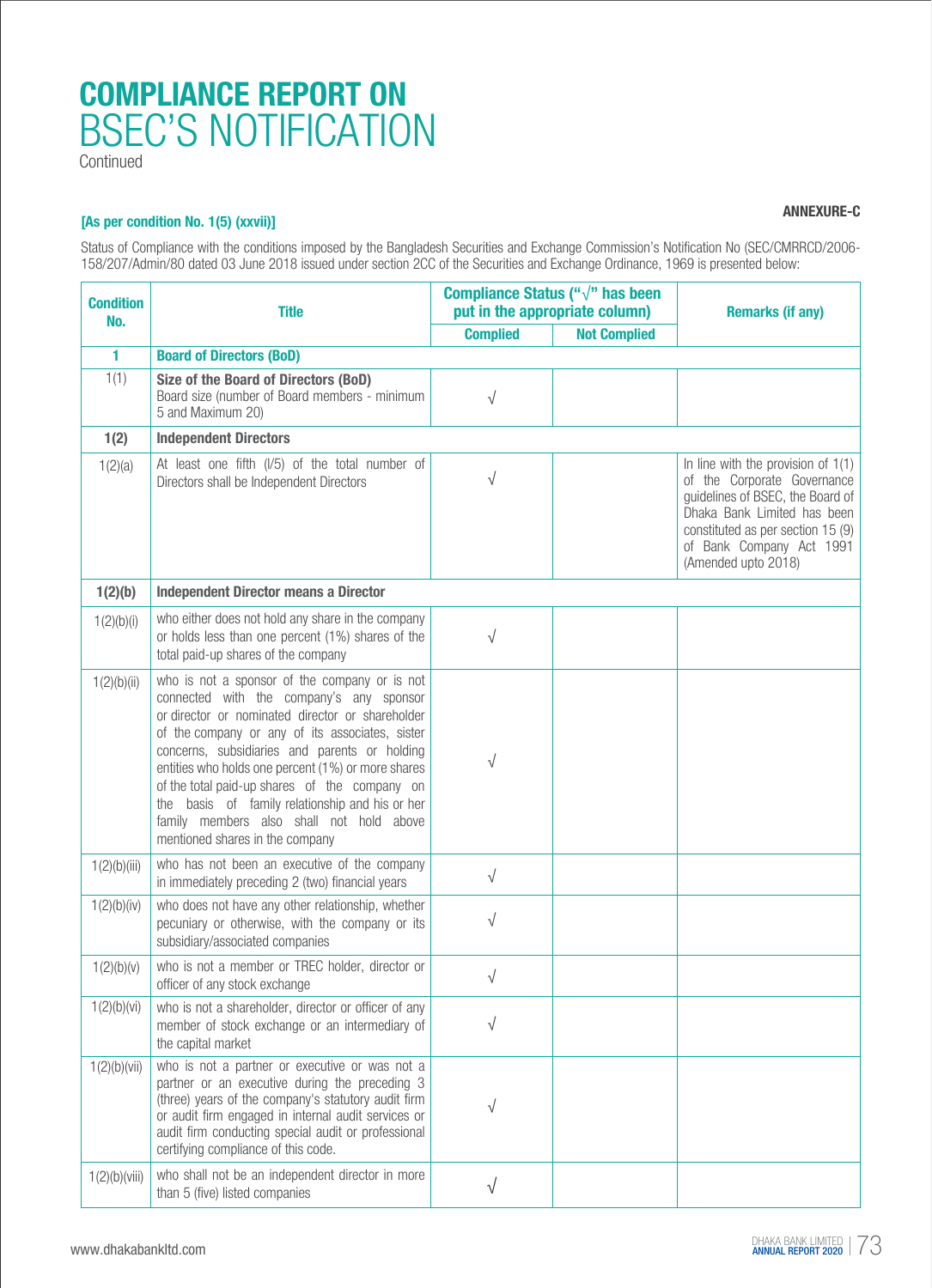| <b>Condition</b> | <b>Title</b>                                                                                                                                                                                                                                                                                                                                                                                                                                                                                                     | Compliance Status (" $\sqrt{ }$ " has been<br>put in the appropriate column) |                     | <b>Remarks (if any)</b> |
|------------------|------------------------------------------------------------------------------------------------------------------------------------------------------------------------------------------------------------------------------------------------------------------------------------------------------------------------------------------------------------------------------------------------------------------------------------------------------------------------------------------------------------------|------------------------------------------------------------------------------|---------------------|-------------------------|
| No.              |                                                                                                                                                                                                                                                                                                                                                                                                                                                                                                                  | <b>Complied</b>                                                              | <b>Not Complied</b> |                         |
| 1(2)(b)(ix)      | who has not been convicted by a court of<br>competent jurisdiction as a defaulter in payment of<br>any loan to a bank or a Non-Bank Financial<br>Institution (NBFI)                                                                                                                                                                                                                                                                                                                                              | √                                                                            |                     |                         |
| 1(2(b)(x))       | who has not been convicted for a criminal offence<br>involving moral turpitude                                                                                                                                                                                                                                                                                                                                                                                                                                   | $\sqrt{}$                                                                    |                     |                         |
| 1(2)(c)          | Independent Director(s) shall be appointed by BoD<br>approved by the shareholders in the Annual General<br>Meeting (AGM)                                                                                                                                                                                                                                                                                                                                                                                         | $\sqrt{}$                                                                    |                     |                         |
| 1(2)(d)          | The post of independent director(s) cannot remain<br>vacant for more than 90 (ninety) days                                                                                                                                                                                                                                                                                                                                                                                                                       | $\sqrt{}$                                                                    |                     |                         |
| 1(2)(e)          | The tenure of office of an independent director shall<br>be for a period of 3 (three) years, which may be<br>extended for 1 (one) term only                                                                                                                                                                                                                                                                                                                                                                      | $\sqrt{}$                                                                    |                     |                         |
| 1(3)             | <b>Qualification of Independent Director</b>                                                                                                                                                                                                                                                                                                                                                                                                                                                                     |                                                                              |                     |                         |
| 1(3)(a)          | Independent director shall be a knowledgeable<br>individual with integrity who is able to ensure<br>compliance with financial, regulatory and corporate<br>laws and can make meaningful contribution to<br>business                                                                                                                                                                                                                                                                                              | V                                                                            |                     |                         |
| 1(3)(b)(i)       | Independent Director should be a Business<br>Leader who is or was a promoter or director of an<br>unlisted company having minimum paid-up capital<br>of Tk 100.00 million or any listed company or a<br>member of any national or international chamber of<br>commerce or business association; or                                                                                                                                                                                                               | $\sqrt{}$                                                                    |                     |                         |
| 1(3)(b)(ii)      | Independent Director should be a<br>Corporate<br>Leader who is or was a top level executive not lower<br>than Chief Executive Officer or Managing Director<br>or Deputy Managing Director or Chief Financial<br>Officer or Head of Finance or Accounts or<br>Company Secretary or Head of Internal Audit and<br>Compliance or Head of Legal Service or a candi-<br>with equivalent position of an unlisted<br>date<br>company having minimum paid-up capital of Tk.<br>100.00 million or of a listed company; or |                                                                              |                     |                         |
| 1(3)(b)(iii)     | Independent Director should be a Former official<br>of government or statutory or autonomous or regula-<br>tory body in the position not below 5th Grade of the<br>national pay scale, who has at least educational<br>background of bachelor degree in economics or<br>commerce or business or Law; or                                                                                                                                                                                                          |                                                                              |                     |                         |
| 1(3)(b)(iv)      | Independent Director should be a University Teacher<br>who has educational background in Economics or<br>Commerce or Business Studies or Law                                                                                                                                                                                                                                                                                                                                                                     |                                                                              | N/A                 |                         |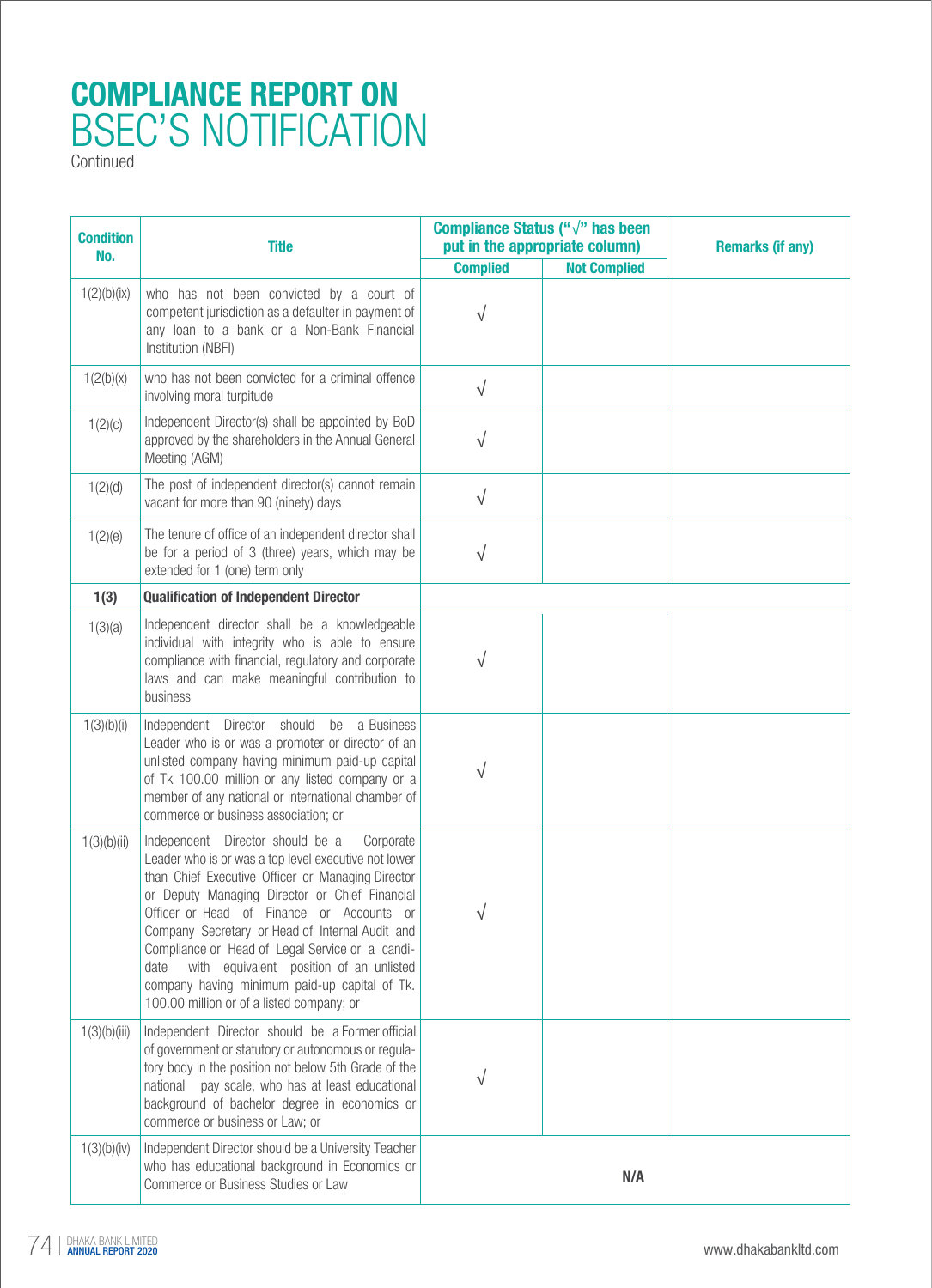| <b>Condition</b> | <b>Title</b>                                                                                                                                                                                                                                                                                                                                                                                                              | Compliance Status (" $\sqrt{ }$ " has been<br>put in the appropriate column)                      |                     | <b>Remarks (if any)</b> |  |
|------------------|---------------------------------------------------------------------------------------------------------------------------------------------------------------------------------------------------------------------------------------------------------------------------------------------------------------------------------------------------------------------------------------------------------------------------|---------------------------------------------------------------------------------------------------|---------------------|-------------------------|--|
| No.              |                                                                                                                                                                                                                                                                                                                                                                                                                           | <b>Complied</b>                                                                                   | <b>Not Complied</b> |                         |  |
| 1(3)(b)(v)       | Independent Director should be a Professional who<br>is or was an advocate practicing at least in the High<br>Court Division of Bangladesh Supreme Court or a<br>Chartered Accountant or Cost and Management<br>Accountant or Chartered Financial Analyst or<br>Chartered Certified Accountant or Certified Public<br>Accountant or Chartered Management Accountant<br>or Chartered Secretary or equivalent qualification | N/A                                                                                               |                     |                         |  |
| 1(3)(c)          | The independent director shall have at least 10<br>(ten) years of experiences in any field mentioned in<br>clause (b)                                                                                                                                                                                                                                                                                                     | $\sqrt{}$                                                                                         |                     |                         |  |
| 1(3)(d)          | In special cases the above qualifications may be<br>relaxed subject to prior approval of Commission                                                                                                                                                                                                                                                                                                                       |                                                                                                   | N/A                 |                         |  |
| 1(4)             |                                                                                                                                                                                                                                                                                                                                                                                                                           | Duality of Chairperson of the Board of Directors and Managing Director or Chief Executive Officer |                     |                         |  |
| 1(4)(a)          | The positions of the Chairperson of the Board and<br>the Managing Director (MD) and/or Chief Executive<br>Officer (CEO) of the company shall be filled by<br>different individuals                                                                                                                                                                                                                                        | V                                                                                                 |                     |                         |  |
| 1(4)(b)          | The Managing Director (MD) and/or Chief Execu-<br>tive Officer (CEO) of a listed company shall not hold<br>the same position in another listed company                                                                                                                                                                                                                                                                    | $\sqrt{}$                                                                                         |                     |                         |  |
| 1(4)(c)          | The Chairperson of the Board shall be elected<br>from among the non-executive directors of the<br>company                                                                                                                                                                                                                                                                                                                 | $\sqrt{}$                                                                                         |                     |                         |  |
| 1(4)(d)          | The Board shall clearly define respective roles and<br>responsibilities of the Chairperson and the Managing<br>Director and/or Chief Executive Officer                                                                                                                                                                                                                                                                    | $\sqrt{}$                                                                                         |                     |                         |  |
| 1(4)(e)          | In the absence of the Chairperson of the Board, the<br>remaining members may elect one of themselves<br>from non-executive directors as Chairperson for<br>that particular Board's meeting; the reason of<br>absence of the regular Chairperson shall be duly<br>recorded in the minutes                                                                                                                                  | V                                                                                                 |                     |                         |  |
| 1(5)             | The Directors' Report to Shareholders                                                                                                                                                                                                                                                                                                                                                                                     |                                                                                                   |                     |                         |  |
|                  | Certain information required in the Directors' Report to the Shareholders under BSEC Corporate Governance Code are provided in various other parts<br>of this Annual Report under relevant sections for the ease of reading by the use.                                                                                                                                                                                   |                                                                                                   |                     |                         |  |
| 1(5)(i)          | Industry outlook and possible future developments<br>in the industry                                                                                                                                                                                                                                                                                                                                                      | √                                                                                                 |                     |                         |  |
| 1(5)(ii)         | Segment-wise or product-wise performance                                                                                                                                                                                                                                                                                                                                                                                  | $\sqrt{}$                                                                                         |                     |                         |  |
| 1(5)(iii)        | Risks and concerns including internal and external<br>risk factors, threat to sustainability and negative<br>impact on environment, if any                                                                                                                                                                                                                                                                                | V                                                                                                 |                     |                         |  |
| 1(5)(iv)         | A discussion on Cost of Goods sold, Gross Profit<br>Margin and Net Profit Margin                                                                                                                                                                                                                                                                                                                                          |                                                                                                   | N/A                 |                         |  |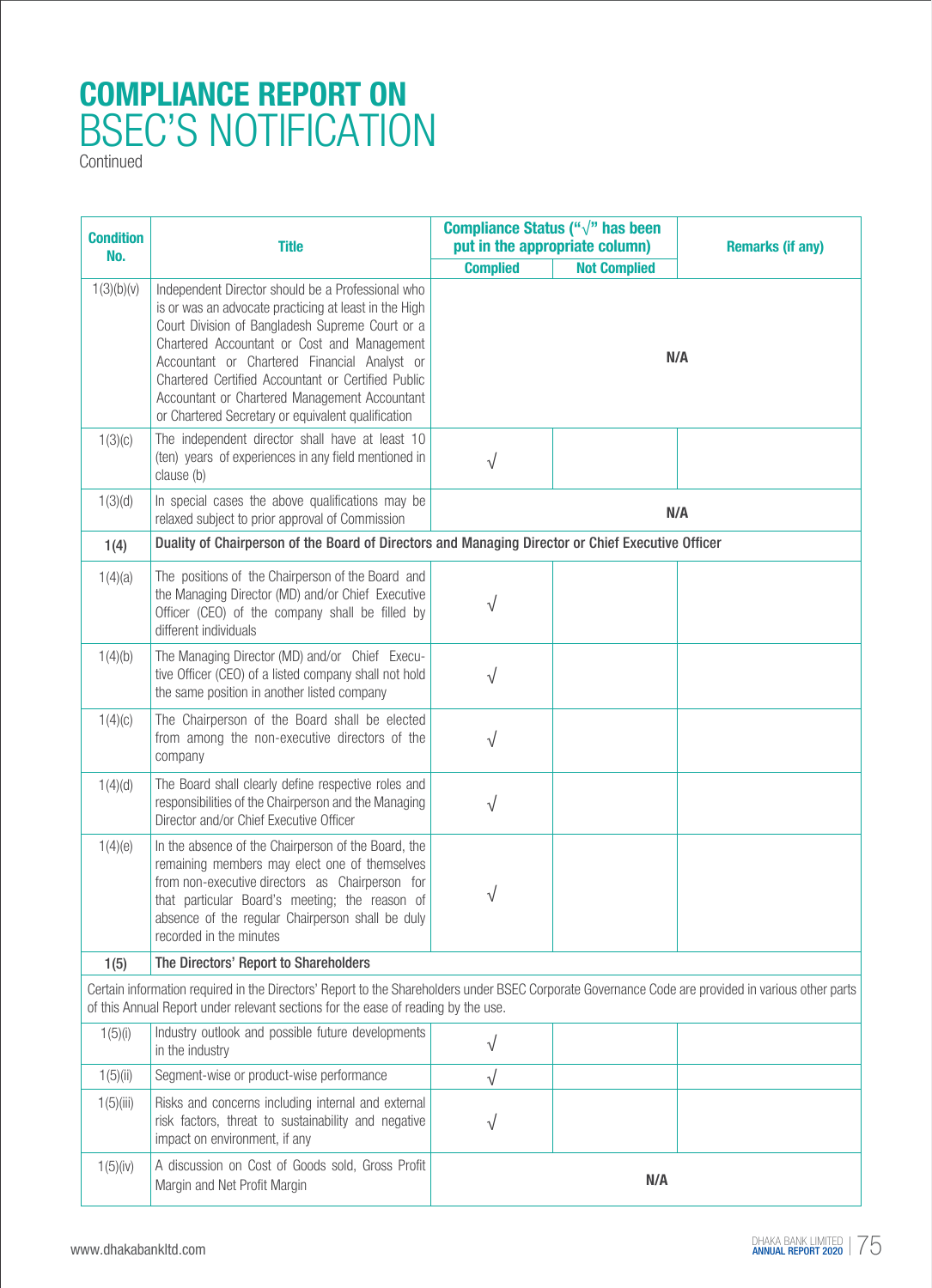| <b>Condition</b> | <b>Title</b>                                                                                                                                                                                                                                                                               | Compliance Status (" $\sqrt{ }$ " has been<br>put in the appropriate column) |                     | <b>Remarks (if any)</b> |
|------------------|--------------------------------------------------------------------------------------------------------------------------------------------------------------------------------------------------------------------------------------------------------------------------------------------|------------------------------------------------------------------------------|---------------------|-------------------------|
| No.              |                                                                                                                                                                                                                                                                                            | <b>Complied</b>                                                              | <b>Not Complied</b> |                         |
| 1(5)(v)          | Discussion on continuity of any Extra-Ordinary<br>gain or loss                                                                                                                                                                                                                             |                                                                              | N/A                 |                         |
| 1(5)(vi)         | A detailed discussion on related party transactions<br>along with a statement showing amount, nature of<br>related party, nature of transactions and basis of<br>transactions of all related party transactions                                                                            | √                                                                            |                     |                         |
| 1(5)(vii)        | Utilization of proceeds from public issues, rights<br>issues and/or through any other instrument                                                                                                                                                                                           |                                                                              | N/A                 |                         |
| $1(5)$ (viii)    | An explanation if the financial results deteriorate<br>after the company goes for Initial Public Offering<br>(IPO), Repeat Public Offering (RPO)(Rights Share<br>Offer, Direct Listing, etc                                                                                                |                                                                              | N/A                 |                         |
| 1(5)(ix)         | If significant variance occurs between Quarterly<br>Financial performance and Annual Financial<br>Statements, the management shall explain about<br>the variance                                                                                                                           | N/A                                                                          |                     |                         |
| 1(5)(x)          | Remuneration to directors including independent<br>directors                                                                                                                                                                                                                               | $\sqrt{}$                                                                    |                     |                         |
| 1(5)(xi)         | The financial statements present fairly its state of<br>affairs, the result of its operations, cash flows and<br>changes in equity                                                                                                                                                         | $\sqrt{}$                                                                    |                     |                         |
| 1(5)(xii)        | Proper books of account have been maintained                                                                                                                                                                                                                                               | $\sqrt{}$                                                                    |                     |                         |
| 1(5)(xiii)       | A statement that appropriate accounting policies<br>have been consistently applied in preparation of<br>the financial statements and that the accounting<br>estimates are based on reasonable and prudent<br>judgment                                                                      | V                                                                            |                     |                         |
| 1(5)(xiv)        | International<br>A statement<br>that<br>Accounting<br>Standards (IAS)/International Financial Reporting<br>Standard (IFRS), as applicable in Bangladesh, have<br>been followed in preparation of the financial<br>statements and any departure there-from has been<br>adequately disclosed | V                                                                            |                     |                         |
| 1(5)(xy)         | The system of Internal control is sound in design<br>and has been effectively implemented and<br>monitored                                                                                                                                                                                 | $\sqrt{}$                                                                    |                     |                         |
| 1(5)(xvi)        | Minority shareholders have been protected from<br>abusive actions by, or in the interest of, controlling<br>shareholders acting either directly or indirectly and<br>have effective means of redress                                                                                       | $\sqrt{}$                                                                    |                     |                         |
| $1(5)$ (xvii)    | Going Concern (ability to continue as going concern)                                                                                                                                                                                                                                       | $\sqrt{}$                                                                    |                     |                         |
| $1(5)$ (xviii)   | Highlight and explain significant deviations from the<br>last year's operating results                                                                                                                                                                                                     | $\sqrt{}$                                                                    |                     |                         |
| 1(5)(xix)        | Key operating and financial data of at least<br>preceding 5(five) years shall be summarized                                                                                                                                                                                                | $\sqrt{}$                                                                    |                     |                         |
| 1(5)(xx)         | Reason for non-declaration of Dividend                                                                                                                                                                                                                                                     |                                                                              | N/A                 |                         |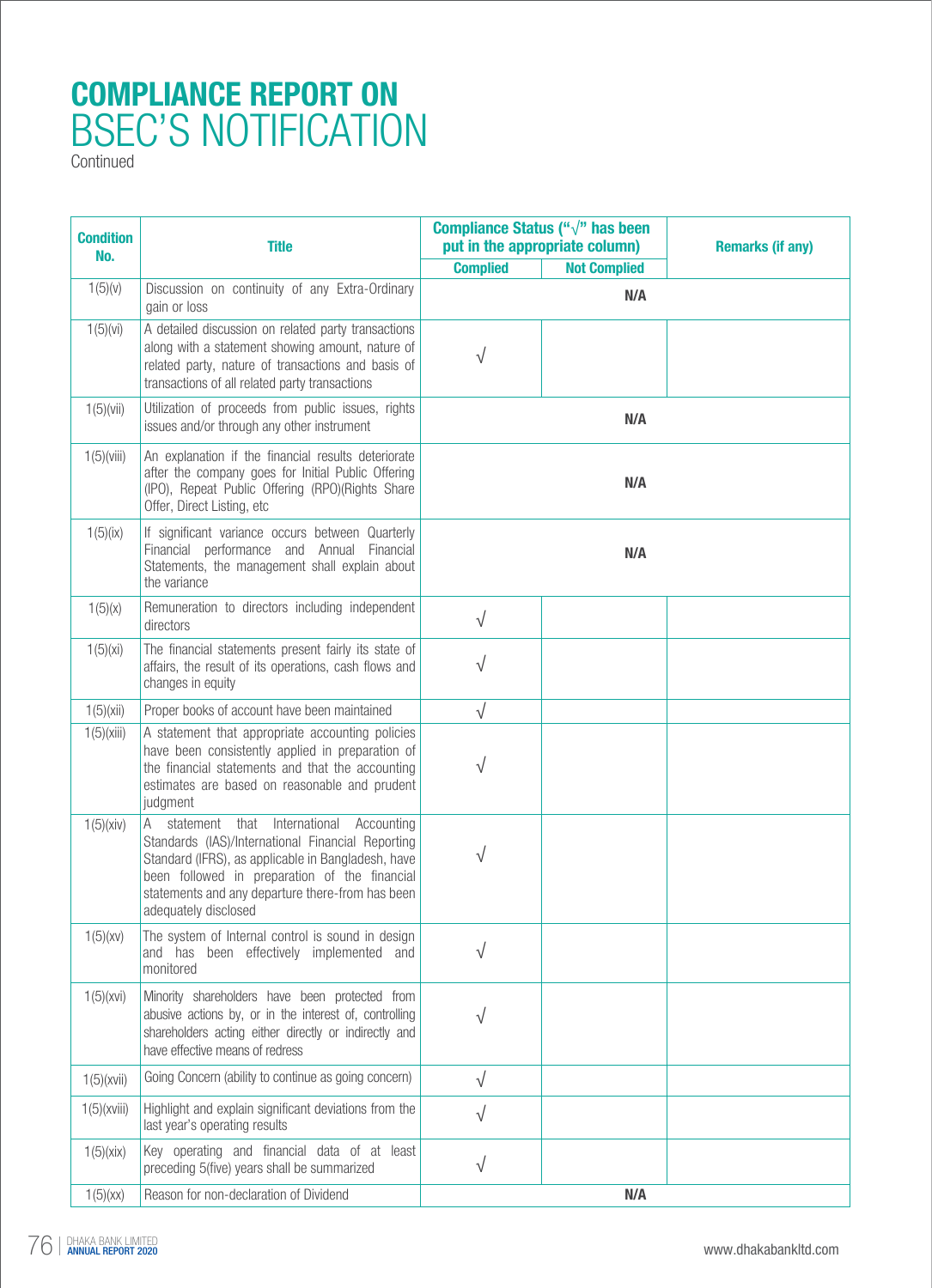| <b>Condition</b><br>No. | <b>Title</b>                                                                                                                                                                                                                                                                                                                                                                                  | Compliance Status (" $\sqrt{ }$ " has been<br>put in the appropriate column) |                     | <b>Remarks (if any)</b> |
|-------------------------|-----------------------------------------------------------------------------------------------------------------------------------------------------------------------------------------------------------------------------------------------------------------------------------------------------------------------------------------------------------------------------------------------|------------------------------------------------------------------------------|---------------------|-------------------------|
|                         |                                                                                                                                                                                                                                                                                                                                                                                               | <b>Complied</b>                                                              | <b>Not Complied</b> |                         |
| 1(5)(xxi)               | Board's statement to the effect that no bonus share<br>or stock dividend has been or shall be declared as<br>interim dividend                                                                                                                                                                                                                                                                 | V                                                                            |                     |                         |
| $1(5)$ (xxii)           | The total number of Board meetings held during the<br>year and attendance by each director                                                                                                                                                                                                                                                                                                    | $\sqrt{}$                                                                    |                     |                         |
| $1(5)$ (xxiii)          | A report on the pattern of shareholding disclosing the aggregate number of shares (along with name-wise details where<br>stated below) held by                                                                                                                                                                                                                                                |                                                                              |                     |                         |
| 1(5)(xxiii)(a)          | Parent or Subsidiary or Associated Companies and<br>other related parties                                                                                                                                                                                                                                                                                                                     | $\sqrt{}$                                                                    |                     |                         |
| $1(5)$ (xxiii)(b)       | Directors, Chief Executive Officer, Company<br>Secretary, Chief Financial Officer, Head of Internal<br>Audit and Compliance and their spouses and minor<br>children                                                                                                                                                                                                                           | V                                                                            |                     |                         |
| 1(5)(xxiii)(c)          | Executives                                                                                                                                                                                                                                                                                                                                                                                    | $\sqrt{}$                                                                    |                     |                         |
| 1(5)(xxiii)(d)          | Shareholders holding ten percent (10%) or more<br>voting interest in the company (name wise details);<br>Explanation: For the purpose of this clause, the<br>expression "Executive" means top 5 (five) salaried<br>employees of the company, other than the<br>Directors, Chief Executive Officer, Company<br>Secretary, Chief Financial Officer and Head of<br>Internal Audit and Compliance | V                                                                            |                     | Nil                     |
| $1(5)$ (xxiv)           | The appointment or reappointment of a director, a disclosure on the following information to the shareholders                                                                                                                                                                                                                                                                                 |                                                                              |                     |                         |
| 1(5)(xxiv)(a)           | A brief resume of the director                                                                                                                                                                                                                                                                                                                                                                | $\sqrt{}$                                                                    |                     |                         |
| $1(5)$ (xxiv)(b)        | Nature of his or her expertise in specific functional<br>areas                                                                                                                                                                                                                                                                                                                                | √                                                                            |                     |                         |
| 1(5)(xxiv)(c)           | Names of companies in which the person also holds<br>the directorship and the membership of committees<br>of the Board                                                                                                                                                                                                                                                                        | V                                                                            |                     |                         |
| $1(5)$ (xxv)            | A Management's Discussion and Analysis signed by CEO or MD presenting detailed analysis of the company's position and<br>operations along with a brief discussion of changes in the financial statements, among others, focusing on                                                                                                                                                           |                                                                              |                     |                         |
| $1(5)$ (xxv)(a)         | Accounting policies and estimation for preparation<br>of financial statements                                                                                                                                                                                                                                                                                                                 | $\sqrt{}$                                                                    |                     |                         |
| $1(5)$ (xxv)(b)         | Changes in accounting policies and estimation, if<br>any, clearly describing the effect on financial<br>performance or results and financial position as well<br>as cash flows in absolute figure for such changes                                                                                                                                                                            | V                                                                            |                     |                         |
| $1(5)$ (xxv)(c)         | Comparative analysis (including effects of inflation)<br>of financial performance or results and financial<br>position as well as cash flows for current financial<br>year with immediate preceding five years explaining<br>reasons thereof                                                                                                                                                  | V                                                                            |                     |                         |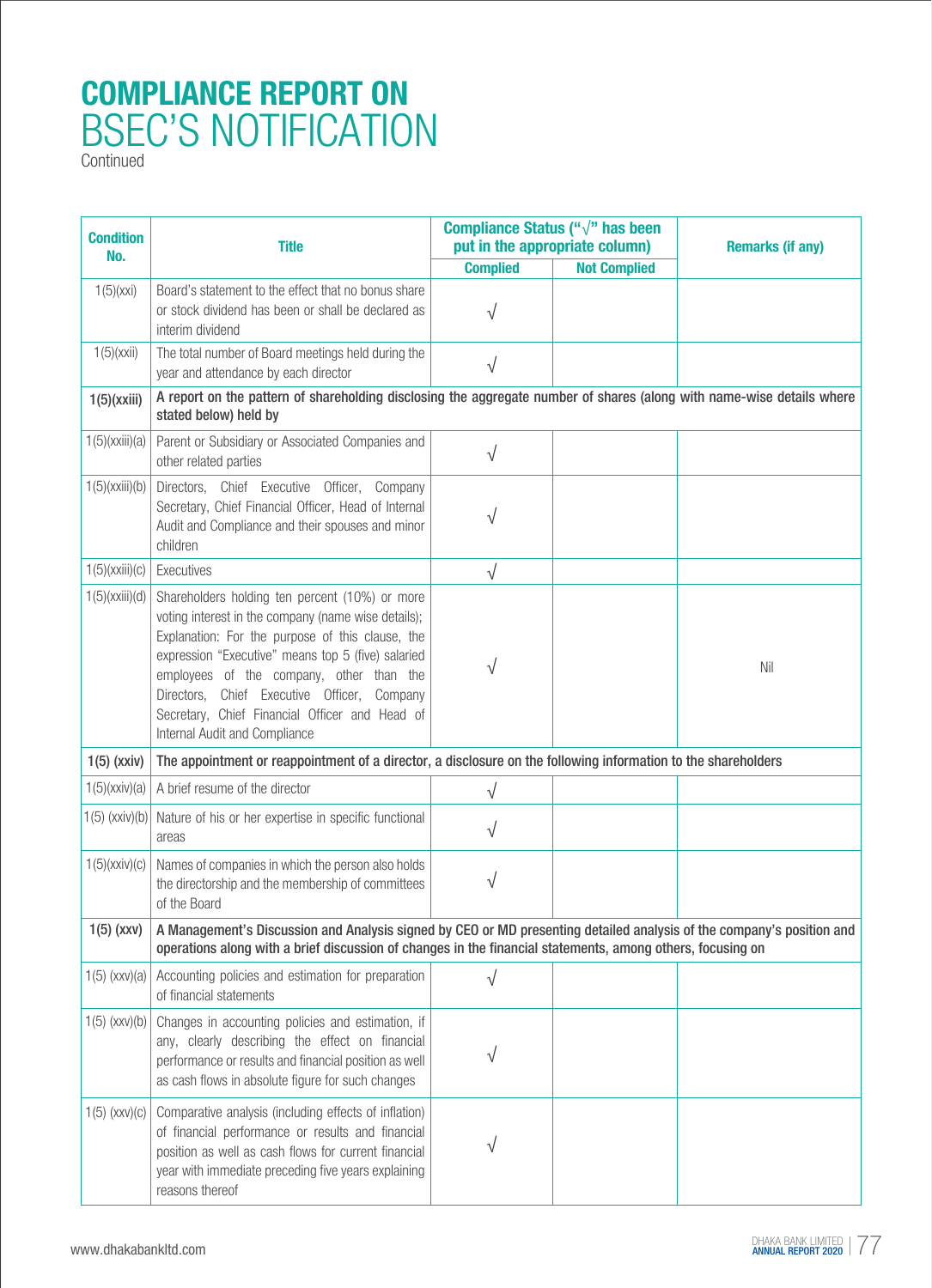| <b>Condition</b><br>No. | <b>Title</b>                                                                                                                                                                                                                                                                                                                                                                                   | Compliance Status (" $\sqrt{ }$ " has been<br>put in the appropriate column) |                     | <b>Remarks (if any)</b>                                                                                                                                                                                                                     |
|-------------------------|------------------------------------------------------------------------------------------------------------------------------------------------------------------------------------------------------------------------------------------------------------------------------------------------------------------------------------------------------------------------------------------------|------------------------------------------------------------------------------|---------------------|---------------------------------------------------------------------------------------------------------------------------------------------------------------------------------------------------------------------------------------------|
|                         |                                                                                                                                                                                                                                                                                                                                                                                                | <b>Complied</b>                                                              | <b>Not Complied</b> |                                                                                                                                                                                                                                             |
| 1(5)(xxx)(d)            | Compare such financial performance or results and<br>financial position as well as cash flows with the peer<br>industry scenario                                                                                                                                                                                                                                                               | $\sqrt{}$                                                                    |                     |                                                                                                                                                                                                                                             |
| $1(5)$ (xxv)(e)         | Briefly explain the financial and economic scenario<br>of the country and the globe                                                                                                                                                                                                                                                                                                            | $\sqrt{}$                                                                    |                     |                                                                                                                                                                                                                                             |
| $1(5)$ (xxv)(f)         | Risks and concerns issues related to the financial<br>statements, explaining such risk and concerns<br>mitigation plan of the company                                                                                                                                                                                                                                                          | √                                                                            |                     |                                                                                                                                                                                                                                             |
| $1(5)$ (xxv)(g)         | Future plan or projection or forecast for company's<br>operation, performance and financial position, with<br>justification thereof, i.e., actual position shall be<br>explained to the shareholders in the next AGM                                                                                                                                                                           | V                                                                            |                     |                                                                                                                                                                                                                                             |
| $1(5)$ (xxvi)           | Declaration or certification by the CEO and the CFO<br>to the Board as required under condition No. 3(3)<br>disclosed as per Annexure-A                                                                                                                                                                                                                                                        | $\sqrt{}$                                                                    |                     |                                                                                                                                                                                                                                             |
| 1(5)(xxxii)             | The report as well as certificate regarding<br>compliance of conditions of this Code as required<br>under condition No. 9 disclosed as per Annexure-B<br>and Annexure-C                                                                                                                                                                                                                        | $\sqrt{}$                                                                    |                     |                                                                                                                                                                                                                                             |
| 1(6)                    | The company conducted its Board meetings and<br>record the minutes of the meetings as well as keep<br>required books and records in line with the<br>provisions of the relevant Bangladesh Secretarial<br>Standards (BSS) as adopted by the Institute of<br>Chartered Secretaries of Bangladesh (ICSB) in so<br>far as those standards are not inconsistent with any<br>condition of this Code | V                                                                            |                     |                                                                                                                                                                                                                                             |
| 1(7)                    | Code of Conduct for the Chairperson, other Board members and Chief Executive Officer                                                                                                                                                                                                                                                                                                           |                                                                              |                     |                                                                                                                                                                                                                                             |
| 1(7)(a)                 | The Board laid down a code of conduct, based on<br>the recommendation of the Nomination and Remu-<br>neration Committee (NRC) at condition No. 6, for<br>the Chairperson of the Board, other board members<br>and Chief Executive Officer of the company                                                                                                                                       |                                                                              |                     | Clause # 5 of BRPD Circular no.<br>11 dated 27 October 2013<br>issued by Bangladesh Bank,<br>does not permit any bank in<br>Bangladesh to from any other                                                                                    |
| 1(7)(b)                 | The code of conduct as determined by the NRC<br>posted on the website of the company including,<br>among others, prudent conduct and behavior,<br>confidentiality, conflict of interest, compliance with<br>laws, rules and regulations, prohibition of insider<br>trading, relationship with environment, employees,<br>customers and suppliers and independency                              |                                                                              | V                   | committees<br>except<br>three<br>committees namely, Executive<br>Committee, Audit Committee<br>and risk Management Commit-<br>tee, Accordingly, the Bank has<br>not formed NRC and as such it<br>could not comply with these<br>conditions. |
| $\mathbf{2}$            | <b>Governance of Board of Directors of Subsidiary Company</b>                                                                                                                                                                                                                                                                                                                                  |                                                                              |                     |                                                                                                                                                                                                                                             |
| 2(a)                    | Provisions relating to the composition of the Board of<br>the holding company made applicable to the<br>composition of the Board of the subsidiary company                                                                                                                                                                                                                                     |                                                                              |                     |                                                                                                                                                                                                                                             |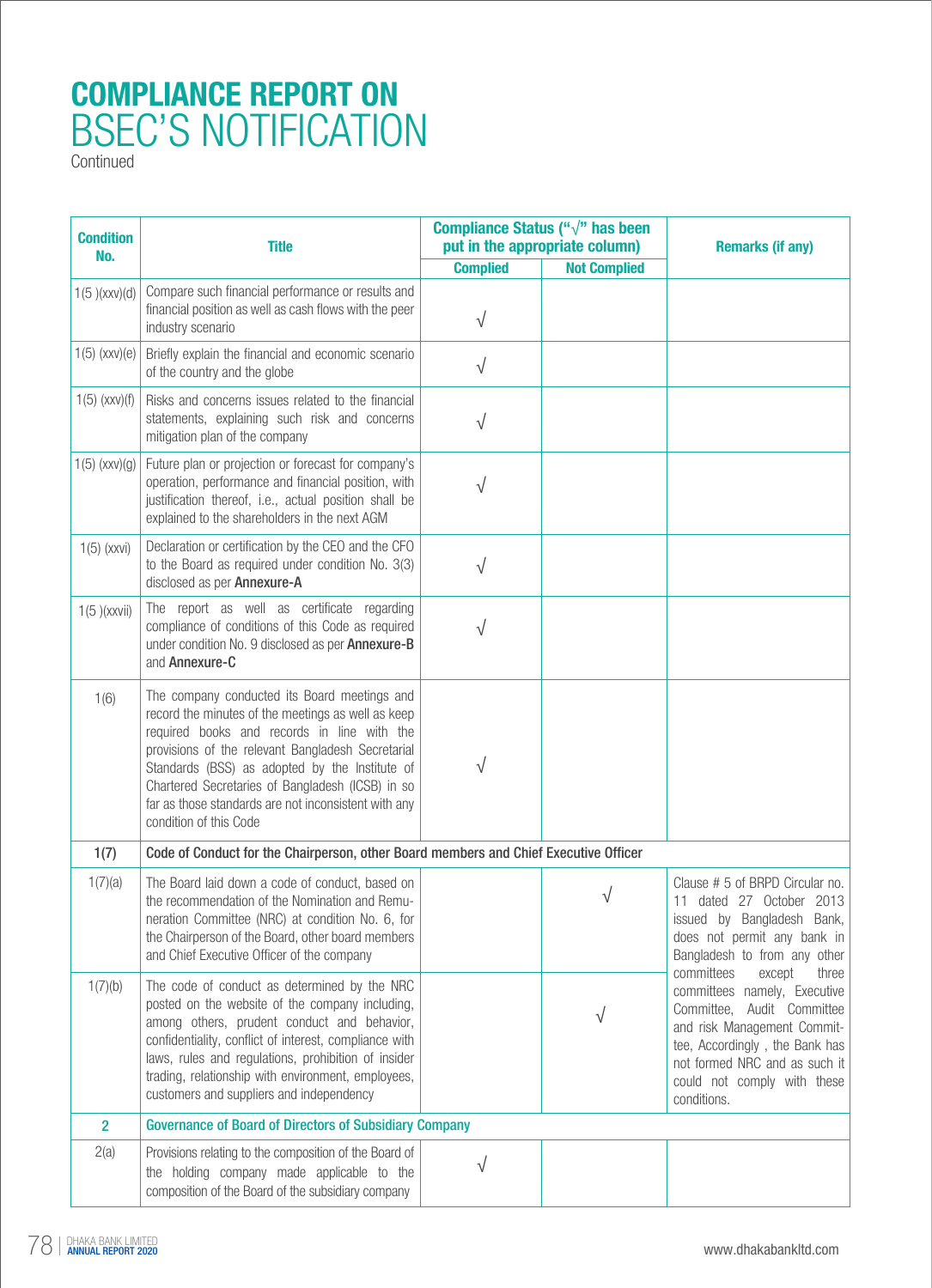| <b>Condition</b><br>No. | Compliance Status (" $\sqrt{ }$ " has been<br>put in the appropriate column)<br><b>Title</b>                                                                                                                                     |                 | <b>Remarks (if any)</b> |                                                                                                                                                                                                                                                                                                                                                                 |
|-------------------------|----------------------------------------------------------------------------------------------------------------------------------------------------------------------------------------------------------------------------------|-----------------|-------------------------|-----------------------------------------------------------------------------------------------------------------------------------------------------------------------------------------------------------------------------------------------------------------------------------------------------------------------------------------------------------------|
|                         |                                                                                                                                                                                                                                  | <b>Complied</b> | <b>Not Complied</b>     |                                                                                                                                                                                                                                                                                                                                                                 |
| 2(b)                    | At least 1 (one) independent director on the Board<br>of the holding company shall be a director on the<br>Board of the subsidiary company                                                                                       |                 | $\sqrt{ }$              | Dhaka Bank Limited has two<br>subsidiaries namely (1) Dhaka<br>Bank Securities Ltd. & (2) Dhaka<br>Bank Investments Ltd. However<br>permission for the operations of<br>Dhaka Bank Investments Ltd.<br>has not been given by BSEC. It<br>has been found that none of the<br>independent directors of the<br>Bank is a director of Dhaka Bank<br>Securities Ltd. |
| 2(c)                    | The minutes of the Board meeting of the subsidiary<br>company placed for review at the following Board<br>meeting of the holding company                                                                                         | $\sqrt{}$       |                         |                                                                                                                                                                                                                                                                                                                                                                 |
| 2(d)                    | The minutes of the respective Board meeting of the<br>holding company stated that they have reviewed the<br>affairs of the subsidiary company also                                                                               | $\sqrt{}$       |                         |                                                                                                                                                                                                                                                                                                                                                                 |
| 2(e)                    | The Audit Committee of the holding company also<br>reviewed the financial statements, in particular the<br>investments made by the subsidiary company                                                                            | $\sqrt{}$       |                         |                                                                                                                                                                                                                                                                                                                                                                 |
| 3                       | Managing Director (MD) or Chief Executive Officer (CEO), Chief Financial Officer (CFO), Head of Internal Audit and<br><b>Compliance (HIAC) and Company Secretary (CS)</b>                                                        |                 |                         |                                                                                                                                                                                                                                                                                                                                                                 |
| 3(1)                    | Appointment                                                                                                                                                                                                                      |                 |                         |                                                                                                                                                                                                                                                                                                                                                                 |
| 3(1)(a)                 | The Board appointed a Managing Director (MD) or<br>Chief Executive Officer (CEO), a Company Secretary<br>(CS), a Chief Financial Officer (CFO) and a Head of<br>Internal Audit and Compliance (HIAC)                             | $\sqrt{}$       |                         |                                                                                                                                                                                                                                                                                                                                                                 |
| 3(1)(b)                 | The positions of the Managing Director (MD) or<br>Chief Executive Officer (CEO), Company Secretary<br>(CS), Chief Financial Officer (CFO) and Head of<br>Internal Audit and Compliance (HIAC) filled by<br>different individuals |                 |                         |                                                                                                                                                                                                                                                                                                                                                                 |
| 3(1)(c)                 | The MD or CEO, CS, CFO and HIAC of a listed<br>company did not hold any executive position in<br>any other company at the same time                                                                                              | $\sqrt{}$       |                         |                                                                                                                                                                                                                                                                                                                                                                 |
| $3(1)$ (d)              | The Board clearly defined respective roles,<br>responsibilities and duties of the CFO, the HIAC<br>and the CS                                                                                                                    | $\sqrt{}$       |                         |                                                                                                                                                                                                                                                                                                                                                                 |
| 3(1)(e)                 | The MD or CEO, CS, CFO and HIAC not removed<br>from their position without approval of the Board<br>as well as immediate dissemination to the<br>Commission and stock exchange(s)                                                | V               |                         |                                                                                                                                                                                                                                                                                                                                                                 |
| 3(2)                    | The MD or CEO, CS, CFO and HIAC of the<br>company attended the meetings of the Board                                                                                                                                             | $\sqrt{}$       |                         |                                                                                                                                                                                                                                                                                                                                                                 |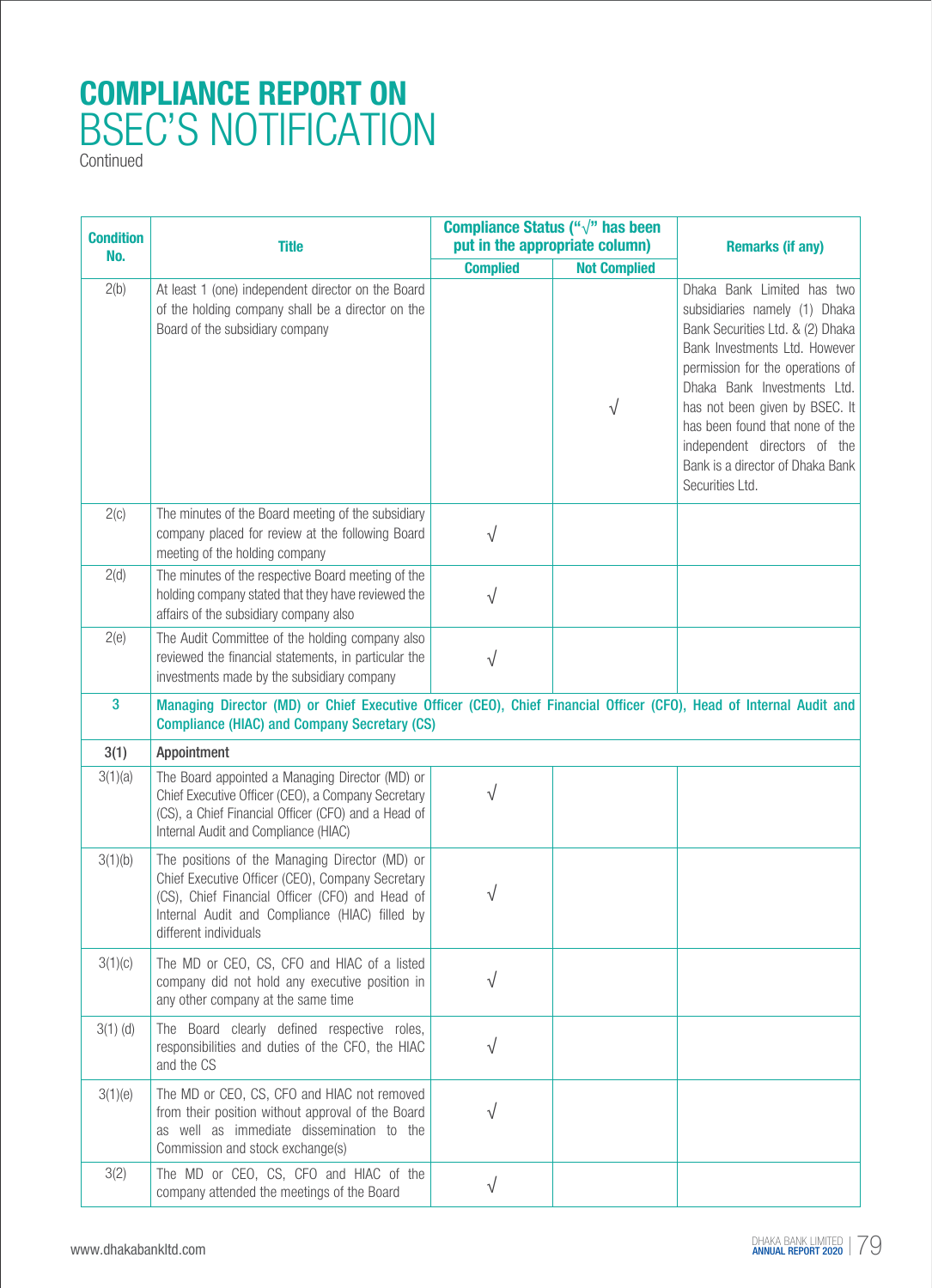| <b>Condition</b> | <b>Title</b>                                                                                                                                                                                                                                                                                                      | Compliance Status (" $\sqrt{ }$ " has been<br>put in the appropriate column) |                     | <b>Remarks (if any)</b>                                                                                                                                                                                                                                                                                                                                                                            |
|------------------|-------------------------------------------------------------------------------------------------------------------------------------------------------------------------------------------------------------------------------------------------------------------------------------------------------------------|------------------------------------------------------------------------------|---------------------|----------------------------------------------------------------------------------------------------------------------------------------------------------------------------------------------------------------------------------------------------------------------------------------------------------------------------------------------------------------------------------------------------|
| No.              |                                                                                                                                                                                                                                                                                                                   | <b>Complied</b>                                                              | <b>Not Complied</b> |                                                                                                                                                                                                                                                                                                                                                                                                    |
| 3(3)             | Duties of Managing Director (MD) or Chief Executive Officer (CEO) and Chief Financial Officer (CFO)                                                                                                                                                                                                               |                                                                              |                     |                                                                                                                                                                                                                                                                                                                                                                                                    |
| 3(3)(a)(i)       | The MD or CEO and CFO certified to the Board that<br>they have reviewed financial statements for the year<br>and that to the best of their knowledge and belief<br>these statements do not contain any materially<br>untrue statement or omit any material fact or<br>contain statements that might be misleading | √                                                                            |                     |                                                                                                                                                                                                                                                                                                                                                                                                    |
| $3(3)$ (a)(ii)   | These statements together presented a true and fair<br>view of the company's affairs and are in compliance<br>with existing accounting standards and applicable laws                                                                                                                                              | $\sqrt{}$                                                                    |                     |                                                                                                                                                                                                                                                                                                                                                                                                    |
| 3(3)(b)          | The MD or CEO and CFO also certified that there are,<br>to the best of knowledge and belief, no transactions<br>entered into by the company during the year which<br>are fraudulent, illegal or in violation of the code of<br>conduct for the company's Board or its members                                     | V                                                                            |                     |                                                                                                                                                                                                                                                                                                                                                                                                    |
| $3(3)$ (c)       | The certification of the MD or CEO and CFO<br>disclosed in the Annual Report                                                                                                                                                                                                                                      | $\sqrt{}$                                                                    |                     |                                                                                                                                                                                                                                                                                                                                                                                                    |
| 4                | <b>Board of Directors Committee</b>                                                                                                                                                                                                                                                                               |                                                                              |                     |                                                                                                                                                                                                                                                                                                                                                                                                    |
| 4(i)             | Audit Committee                                                                                                                                                                                                                                                                                                   | $\sqrt{}$                                                                    |                     |                                                                                                                                                                                                                                                                                                                                                                                                    |
| 4(i)             | Nomination and Remuneration Committee                                                                                                                                                                                                                                                                             |                                                                              | $\sqrt{}$           | Clause # 5 of BRPD Circular no.<br>11 dated 27 October 2013<br>issued by Bangladesh Bank,<br>does not permit any bank in<br>Bangladesh to from any other<br>committees<br>except<br>three<br>committees namely, Executive<br>Committee, Audit Committee and<br>risk Management Committee,<br>Accordingly, the Bank has not<br>formed NRC and as such it could<br>not comply with these conditions. |
| 5                | <b>Audit Committee</b>                                                                                                                                                                                                                                                                                            |                                                                              |                     |                                                                                                                                                                                                                                                                                                                                                                                                    |
| 5(1)             | <b>Responsibility to the Board of Directors</b>                                                                                                                                                                                                                                                                   |                                                                              |                     |                                                                                                                                                                                                                                                                                                                                                                                                    |
| 5(1)(a)          | The Audit Committee is the sub-committee of the<br><b>BoD</b>                                                                                                                                                                                                                                                     | $\sqrt{}$                                                                    |                     |                                                                                                                                                                                                                                                                                                                                                                                                    |
| 5(1)(b)          | The Audit Committee assisted the BoD in ensuring that<br>the financial statements reflected true and fair view of<br>the state of affairs of the company and in ensuring a<br>good monitoring system within the business                                                                                          | √                                                                            |                     |                                                                                                                                                                                                                                                                                                                                                                                                    |
| 5(1)(c)          | The Audit Committee is responsible to the BoD; The<br>duties of the Audit Committee is clearly set forth in<br>writing                                                                                                                                                                                            | $\sqrt{}$                                                                    |                     |                                                                                                                                                                                                                                                                                                                                                                                                    |
| 5(2)             | <b>Constitution of the Audit Committee</b>                                                                                                                                                                                                                                                                        |                                                                              |                     |                                                                                                                                                                                                                                                                                                                                                                                                    |
| 5(2)(a)          | The Audit Committee is composed of at least 3<br>members                                                                                                                                                                                                                                                          | $\sqrt{}$                                                                    |                     |                                                                                                                                                                                                                                                                                                                                                                                                    |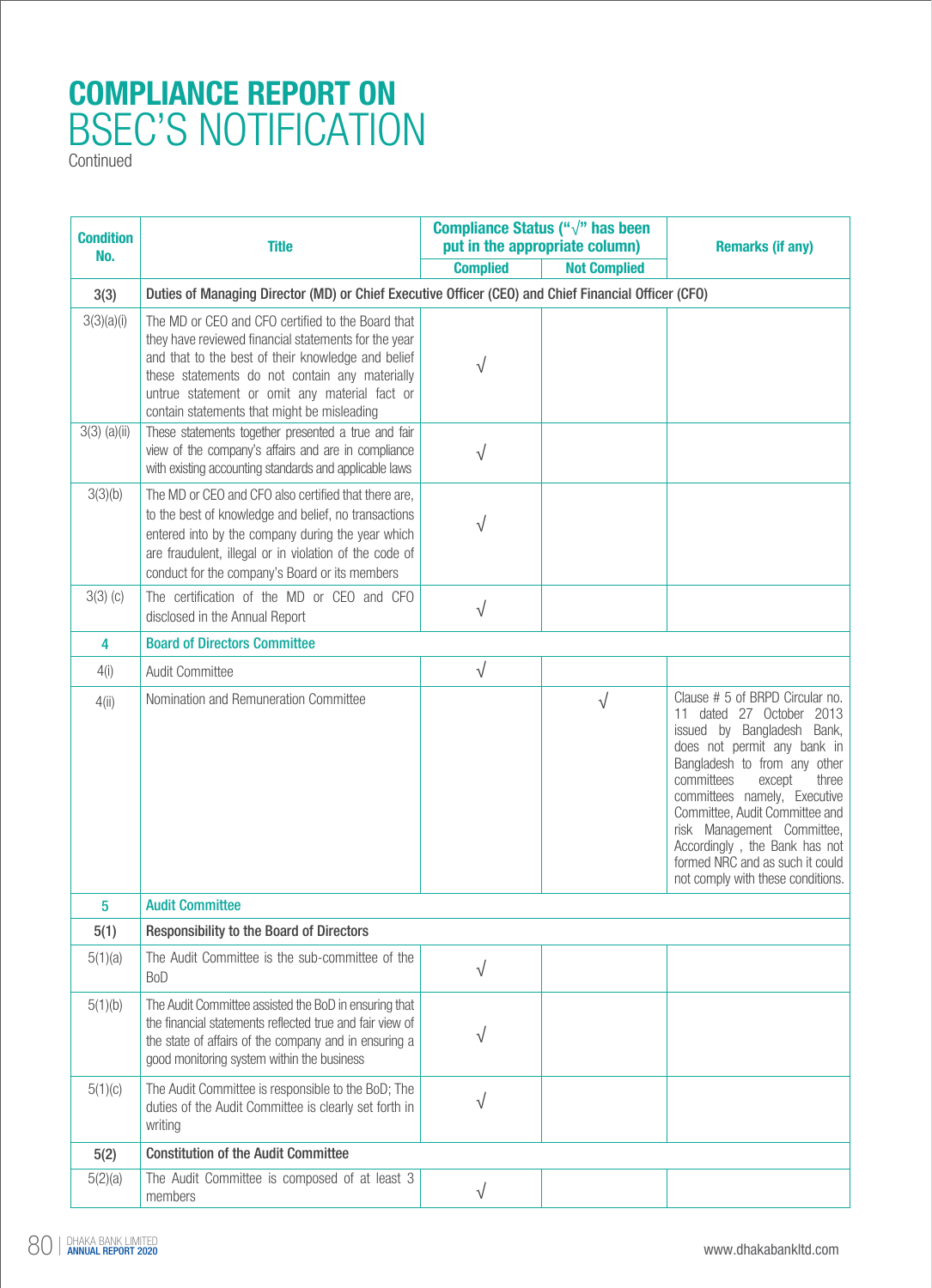| <b>Condition</b><br>No. | <b>Title</b>                                                                                                                                                                                                                                                                                                                                                                                                                                                                                                                                                              |                 | Compliance Status (" $\sqrt{ }$ " has been<br>put in the appropriate column) | <b>Remarks (if any)</b> |
|-------------------------|---------------------------------------------------------------------------------------------------------------------------------------------------------------------------------------------------------------------------------------------------------------------------------------------------------------------------------------------------------------------------------------------------------------------------------------------------------------------------------------------------------------------------------------------------------------------------|-----------------|------------------------------------------------------------------------------|-------------------------|
|                         |                                                                                                                                                                                                                                                                                                                                                                                                                                                                                                                                                                           | <b>Complied</b> | <b>Not Complied</b>                                                          |                         |
| 5(2)(b)                 | The BoD appointed members of the Audit Committee<br>who is the directors of the company and included at<br>least 1 (one) Independent Director                                                                                                                                                                                                                                                                                                                                                                                                                             | $\sqrt{}$       |                                                                              |                         |
| 5(2)(c)                 | All members of the audit committee is "financially<br>literate" and at least 1 (one) member has accounting<br>or related financial management experience                                                                                                                                                                                                                                                                                                                                                                                                                  | $\sqrt{}$       |                                                                              |                         |
| 5(2)(d)                 | When the term of service of the Committee<br>members expires or there is any circumstance<br>causing any Committee member to be unable to<br>hold office before expiration of the term of service,<br>thus making the number of the Committee members<br>to be lower than the prescribed number of 3 (three)<br>persons, the Board shall appoint the new Committee<br>member to fill up the vacancy immediately or not<br>later than 1 (one) month from the date of vacancy in<br>the Committee to ensure continuity of the<br>performance of work of the Audit Committee | $\sqrt{}$       |                                                                              |                         |
| 5(2)(e)                 | The Company Secretary acted as the secretary of<br>the Audit Committee                                                                                                                                                                                                                                                                                                                                                                                                                                                                                                    | $\sqrt{}$       |                                                                              |                         |
| 5(2)(f)                 | The quorum of the Audit Committee meeting is not<br>constituted without at least 1(one) independent<br>director                                                                                                                                                                                                                                                                                                                                                                                                                                                           | $\sqrt{}$       |                                                                              |                         |
| 5(3)                    | <b>Chairman of the Audit Committee</b>                                                                                                                                                                                                                                                                                                                                                                                                                                                                                                                                    |                 |                                                                              |                         |
| 5(3)(a)                 | The BoD selected the Chairman of the Audit<br>Committee, who is an Independent Director                                                                                                                                                                                                                                                                                                                                                                                                                                                                                   | $\sqrt{ }$      |                                                                              |                         |
| 5(3)(b)                 | In the absence of the Chairperson of the Audit<br>Committee, the remaining members may elect<br>one of themselves as Chairperson for that<br>particular meeting, in that case there shall be no<br>problem of constituting a quorum as required<br>under condition No. 5(4)(b) and the reason of<br>absence of the regular Chairperson shall be duly<br>recorded in the minutes                                                                                                                                                                                           | √               |                                                                              |                         |
| 5(3)(c)                 | Chairman of the audit committee remained<br>present in the AGM                                                                                                                                                                                                                                                                                                                                                                                                                                                                                                            | $\sqrt{}$       |                                                                              |                         |
| 5(4)                    | <b>Meeting of the Audit Committee</b>                                                                                                                                                                                                                                                                                                                                                                                                                                                                                                                                     |                 |                                                                              |                         |
| 5(4)(a)                 | The Audit Committee conducted at least its four<br>meetings in a financial year                                                                                                                                                                                                                                                                                                                                                                                                                                                                                           | $\sqrt{}$       |                                                                              |                         |
| 5(4)(b)                 | The quorum of the meeting of the Audit<br>Committee is constituted in presence of either two<br>members or two-third of the members of the Audit<br>Committee, whichever is higher, where presence<br>of an independent director is a must                                                                                                                                                                                                                                                                                                                                | V               |                                                                              |                         |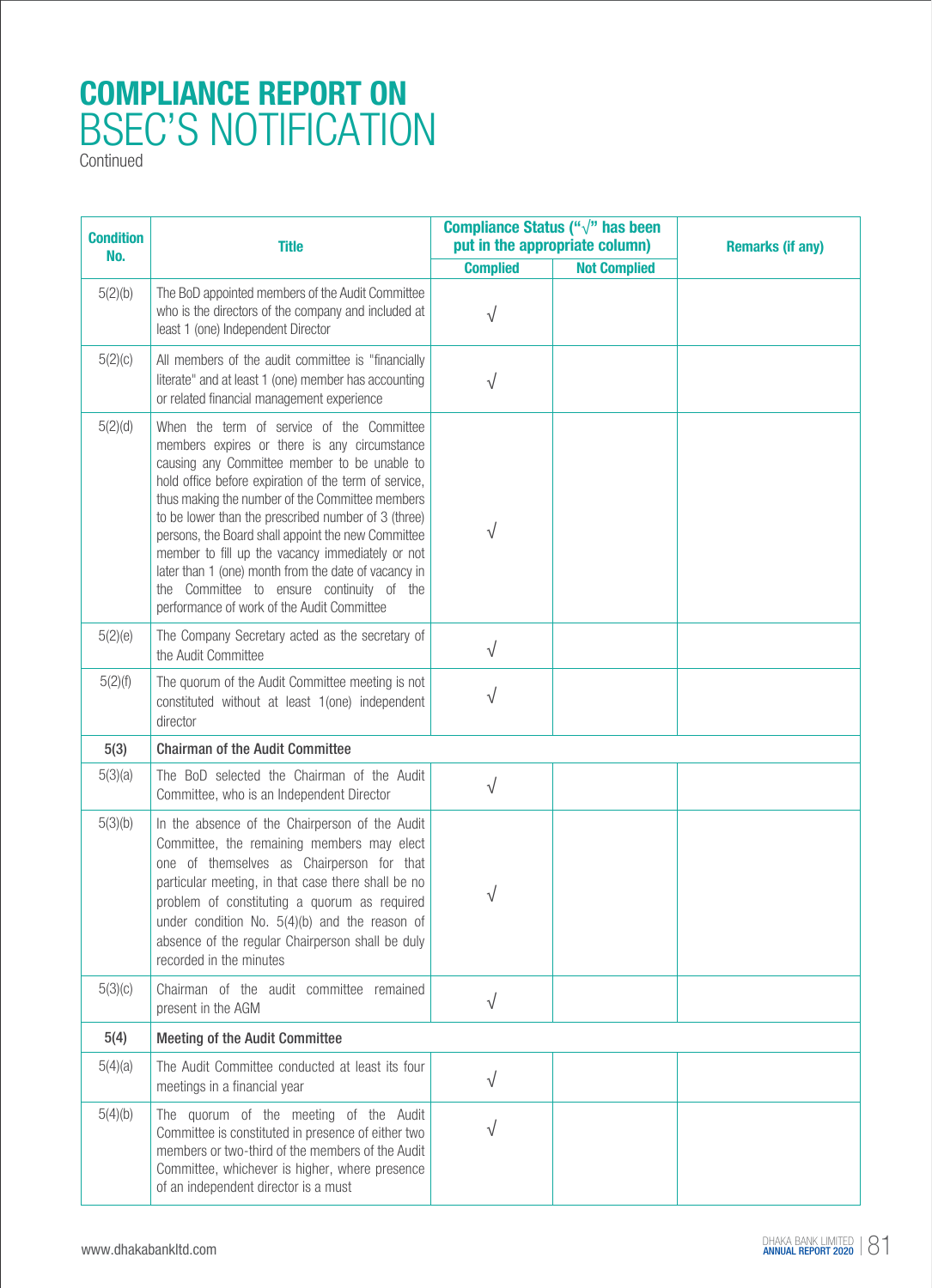| <b>Condition</b> | <b>Title</b>                                                                                                                                                                                                                                                                                                                                                                                                          | Compliance Status (" $\sqrt{ }$ " has been<br>put in the appropriate column) |                     | <b>Remarks (if any)</b> |
|------------------|-----------------------------------------------------------------------------------------------------------------------------------------------------------------------------------------------------------------------------------------------------------------------------------------------------------------------------------------------------------------------------------------------------------------------|------------------------------------------------------------------------------|---------------------|-------------------------|
| No.              |                                                                                                                                                                                                                                                                                                                                                                                                                       | <b>Complied</b>                                                              | <b>Not Complied</b> |                         |
| 5(5)             | <b>Role of Audit Committee</b>                                                                                                                                                                                                                                                                                                                                                                                        |                                                                              |                     |                         |
| 5(5)(a)          | Oversee the financial reporting process                                                                                                                                                                                                                                                                                                                                                                               | V                                                                            |                     |                         |
| 5(5)(b)          | Monitor choice of accounting policies and principles                                                                                                                                                                                                                                                                                                                                                                  | $\sqrt{}$                                                                    |                     |                         |
| 5(5)(c)          | Monitor Internal Control Risk Management process                                                                                                                                                                                                                                                                                                                                                                      | V                                                                            |                     |                         |
| 5(5)(d)          | Oversee hiring and performance of external auditors                                                                                                                                                                                                                                                                                                                                                                   | $\sqrt{}$                                                                    |                     |                         |
| 5(5)(e)          | Hold meeting with the external or statutory auditors                                                                                                                                                                                                                                                                                                                                                                  |                                                                              |                     |                         |
| 5(5)(f)          | Review the annual financial statements before<br>submission to the board for approval                                                                                                                                                                                                                                                                                                                                 | $\sqrt{}$                                                                    |                     |                         |
| 5(5)(g)          | Review the quarterly and half yearly financial<br>statements before submission to the board for<br>approval                                                                                                                                                                                                                                                                                                           | $\sqrt{}$                                                                    |                     |                         |
| 5(5(h)           | Review the adequacy of internal audit function                                                                                                                                                                                                                                                                                                                                                                        |                                                                              |                     |                         |
| 5(5(i))          | Review the Management's Discussion and Analysis<br>before disclosing in the Annual Report                                                                                                                                                                                                                                                                                                                             | $\sqrt{}$                                                                    |                     |                         |
| 5(5)(j)          | Review statement of significant related party<br>transactions submitted by the management                                                                                                                                                                                                                                                                                                                             | $\sqrt{}$                                                                    |                     |                         |
| 5(5)(k)          | Review Management Letters/Letter of Internal<br>Control weakness issued by statutory auditors                                                                                                                                                                                                                                                                                                                         | $\sqrt{}$                                                                    |                     |                         |
| 5(5)(1)          | Oversee the determination of audit fees based on<br>scope and magnitude, level of expertise deployed<br>and time required for effective audit and evaluate<br>the performance of external auditors                                                                                                                                                                                                                    | $\sqrt{}$                                                                    |                     |                         |
| 5(5)(m)          | Disclosure to the Audit Committee about the<br>uses/applications of IPO funds by major category<br>(capital expenditure, sales and marketing expenses,<br>working capital, etc), on a quarterly basis, as a part<br>of their quarterly declaration of financial results(<br>Further, on an annual basis, shall prepare a<br>statement of funds utilized for the purposes other<br>than those stated in the prospectus | N/A                                                                          |                     |                         |
| 5(6)             | <b>Reporting of the Audit Committee</b>                                                                                                                                                                                                                                                                                                                                                                               |                                                                              |                     |                         |
| 5(6)(a)          | <b>Reporting to the Board of Directors</b>                                                                                                                                                                                                                                                                                                                                                                            |                                                                              |                     |                         |
| 5(6(a)(i))       | Reporting to BoD on the activities of the Audit<br>Committee                                                                                                                                                                                                                                                                                                                                                          | $\sqrt{}$                                                                    |                     |                         |
| 5(6)(a)(ii)(a)   | Reporting to BoD on conflicts of interests                                                                                                                                                                                                                                                                                                                                                                            | N/A                                                                          |                     |                         |
| 5(6)(a)(ii)(b)   | Reporting to BoD on any fraud or irregularity or<br>material defect in the internal control system                                                                                                                                                                                                                                                                                                                    | $\sqrt{}$                                                                    |                     |                         |
| 5(6)(a)(ii)(c)   | Reporting to BoD on suspected infringement of<br>laws                                                                                                                                                                                                                                                                                                                                                                 | V                                                                            |                     |                         |
| 5(6)(a)(ii)(d)   | Reporting to BoD on any other matter                                                                                                                                                                                                                                                                                                                                                                                  |                                                                              |                     |                         |
| 5(6)(b)          | Reporting to BSEC (if any material impact on the<br>financial condition & results of operation,<br>unreasonably ignored by the management)                                                                                                                                                                                                                                                                            |                                                                              | N/A                 |                         |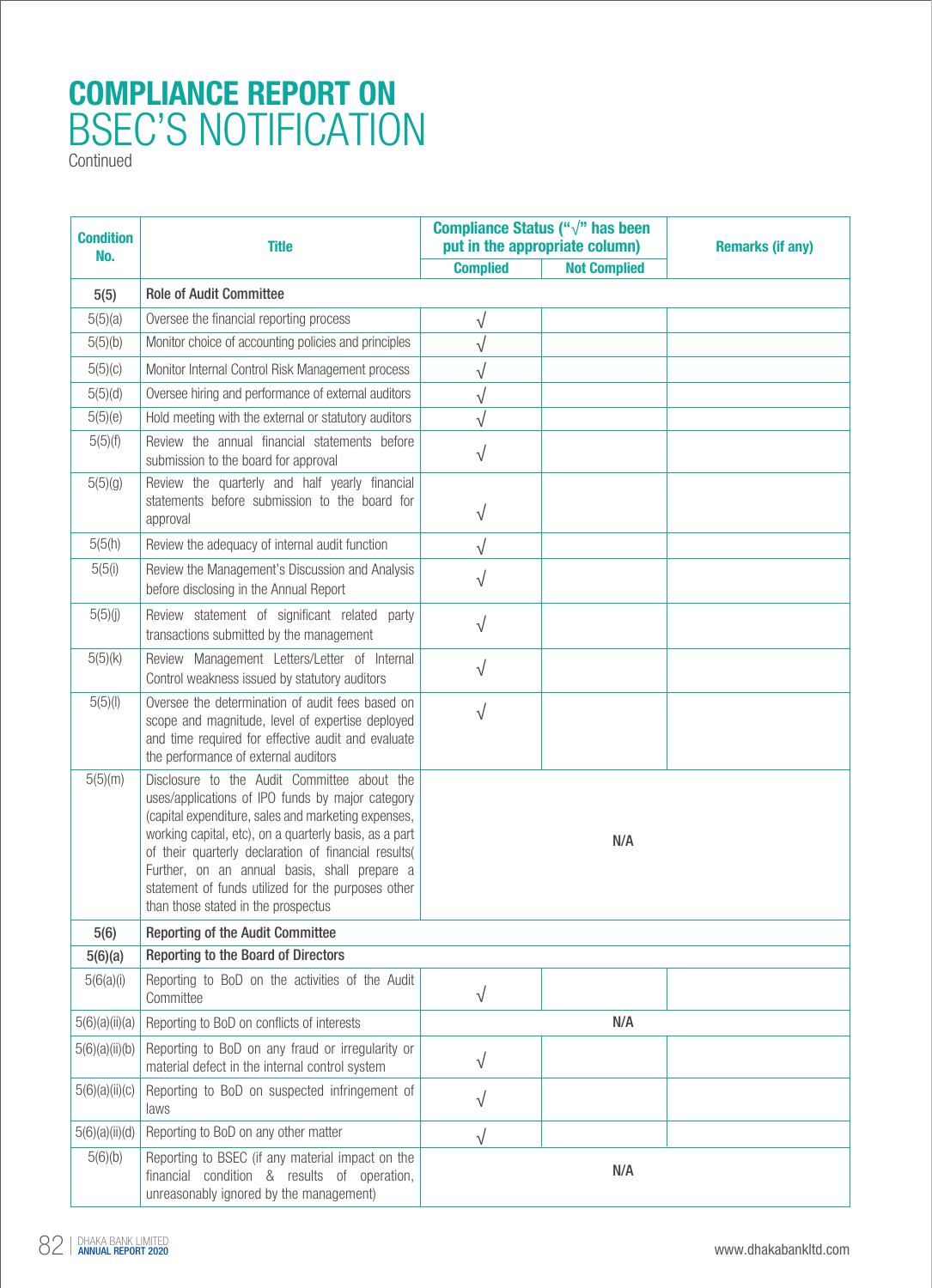| <b>Condition</b><br>No. | <b>Title</b>                                                                                                                                                                                                                                                                                                                              | Compliance Status (" $\sqrt{ }$ " has been<br>put in the appropriate column) |                     | <b>Remarks (if any)</b>                                                                                                                                                                                                                                                                                                                                                                                     |
|-------------------------|-------------------------------------------------------------------------------------------------------------------------------------------------------------------------------------------------------------------------------------------------------------------------------------------------------------------------------------------|------------------------------------------------------------------------------|---------------------|-------------------------------------------------------------------------------------------------------------------------------------------------------------------------------------------------------------------------------------------------------------------------------------------------------------------------------------------------------------------------------------------------------------|
|                         |                                                                                                                                                                                                                                                                                                                                           | <b>Complied</b>                                                              | <b>Not Complied</b> |                                                                                                                                                                                                                                                                                                                                                                                                             |
| 5(7)                    | Reporting to the Shareholders of Audit Committee<br>activities, which shall be signed by the Chairman<br>and disclosed in the Annual Report                                                                                                                                                                                               | V                                                                            |                     |                                                                                                                                                                                                                                                                                                                                                                                                             |
| 6                       | <b>Nomination and Remuneration Committee (NRC)</b>                                                                                                                                                                                                                                                                                        |                                                                              |                     |                                                                                                                                                                                                                                                                                                                                                                                                             |
| 6(1)                    | <b>Responsibility to the Board of Directors</b>                                                                                                                                                                                                                                                                                           |                                                                              |                     |                                                                                                                                                                                                                                                                                                                                                                                                             |
| 6(1)(a)                 | The company has a Nomination and Remuneration<br>Committee (NRC) as a sub-committee of the Board                                                                                                                                                                                                                                          |                                                                              | $\sqrt{}$           | Clause # 5 of BRPD Circular no.<br>11 dated 27 October 2013<br>issued by Bangladesh Bank,<br>does not permit any bank in<br>Bangladesh to from any other<br>committees<br>three<br>except<br>committees namely, Executive<br>Committee, Audit Committee<br>risk<br>Management<br>and<br>Committee, Accordingly, the<br>Bank has not formed NRC and<br>as such it could not comply with<br>these conditions. |
| 6(1)(b)                 | The NRC assisted the Board in formulation of the<br>nomination criteria or policy for determining<br>qualifications, positive attributes, experiences and<br>independence of directors and top level executive<br>as well as a policy for formal process of considering<br>remuneration of directors, top level executive                 |                                                                              | $\sqrt{}$           |                                                                                                                                                                                                                                                                                                                                                                                                             |
| 6(1)(c)                 | The Terms of Reference (ToR) of the NRC is clearly<br>set forth in writing covering the areas stated at the<br>condition No(6(5(b)                                                                                                                                                                                                        |                                                                              | $\sqrt{}$           |                                                                                                                                                                                                                                                                                                                                                                                                             |
| 6(2)                    | <b>Constitution of the NRC</b>                                                                                                                                                                                                                                                                                                            |                                                                              |                     |                                                                                                                                                                                                                                                                                                                                                                                                             |
| 6(2)(a)                 | The Committee is comprised of at least three<br>members including an independent director                                                                                                                                                                                                                                                 |                                                                              | $\sqrt{}$           |                                                                                                                                                                                                                                                                                                                                                                                                             |
| 6(2(b)                  | All members of the Committee is non-executive<br>directors                                                                                                                                                                                                                                                                                |                                                                              | $\sqrt{}$           | Clause # 5 of BRPD Circular no.<br>11 dated 27 October 2013<br>issued by Bangladesh Bank,<br>does not permit any bank in<br>Bangladesh to from any other<br>committees<br>except<br>three<br>committees namely, Executive<br>Committee, Audit Committee<br>and risk Management Commit-<br>tee, Accordingly, the Bank has<br>not formed NRC and as such it<br>could not comply with these<br>conditions.     |
| 6(2)(c)                 | Members of the Committee is nominated and<br>appointed by the Board                                                                                                                                                                                                                                                                       |                                                                              | $\sqrt{}$           |                                                                                                                                                                                                                                                                                                                                                                                                             |
| 6(2)(d)                 | The Board has authority to remove and appoint any<br>member of the Committee                                                                                                                                                                                                                                                              |                                                                              | $\sqrt{}$           |                                                                                                                                                                                                                                                                                                                                                                                                             |
| 6(2)(e)                 | In case of death, resignation, disqualification, or<br>removal of any member of the Committee or in any<br>other cases of vacancies, the board has filled the<br>vacancy within 180 (one hundred eighty) days of<br>occurring such vacancy in the Committee                                                                               |                                                                              | $\sqrt{}$           |                                                                                                                                                                                                                                                                                                                                                                                                             |
| 6(2)(f)                 | The Chairperson of the Committee may appoint or<br>co-opt any external expert and/or member(s) of<br>staff to the Committee as advisor who shall be<br>non-voting member, if the Chairperson feels that<br>advice or suggestion from such external expert<br>and/or member(s) of staff shall be required or<br>valuable for the Committee |                                                                              | √                   |                                                                                                                                                                                                                                                                                                                                                                                                             |
| 6(2)(g)                 | The company secretary acted as the secretary of<br>the Committee                                                                                                                                                                                                                                                                          |                                                                              | $\sqrt{}$           |                                                                                                                                                                                                                                                                                                                                                                                                             |
| 6(2)(h)                 | The quorum of the NRC meeting is not constituted<br>without attendance of at least an independent<br>director                                                                                                                                                                                                                             |                                                                              | $\sqrt{}$           |                                                                                                                                                                                                                                                                                                                                                                                                             |
| 6(2)(i)                 | No member of the NRC has received, either directly<br>or indirectly, any remuneration for any advisory or<br>consultancy role or otherwise, other than Director's<br>fees or honorarium from the company                                                                                                                                  |                                                                              | $\sqrt{}$           |                                                                                                                                                                                                                                                                                                                                                                                                             |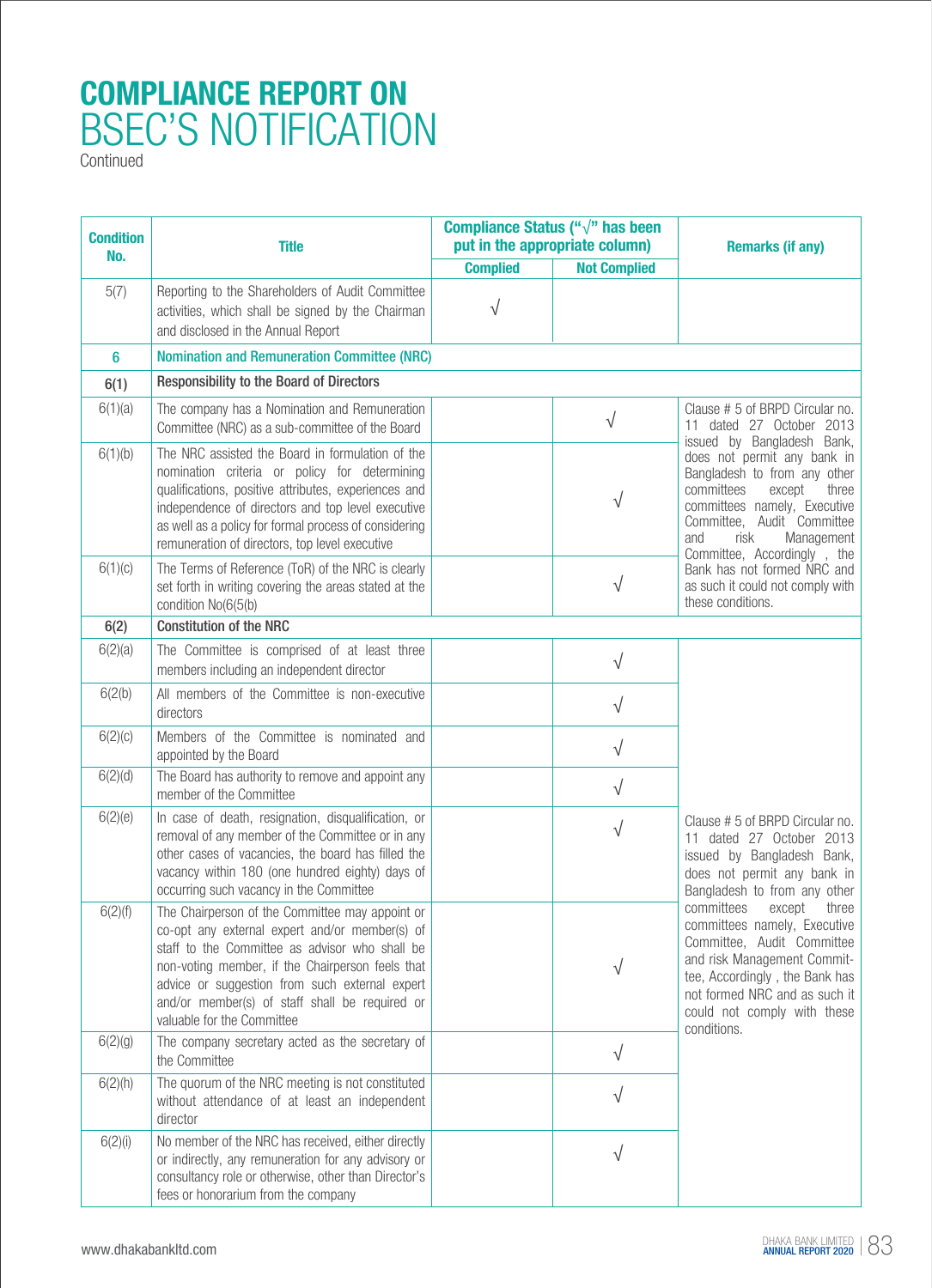| <b>Condition</b> | <b>Title</b>                                                                                                                                                                                                                                                   | Compliance Status (" $\sqrt{ }$ " has been<br>put in the appropriate column) |                     | <b>Remarks (if any)</b>                                                                                                                                                                                                                                                                                                                                                                                     |
|------------------|----------------------------------------------------------------------------------------------------------------------------------------------------------------------------------------------------------------------------------------------------------------|------------------------------------------------------------------------------|---------------------|-------------------------------------------------------------------------------------------------------------------------------------------------------------------------------------------------------------------------------------------------------------------------------------------------------------------------------------------------------------------------------------------------------------|
| No.              |                                                                                                                                                                                                                                                                | <b>Complied</b>                                                              | <b>Not Complied</b> |                                                                                                                                                                                                                                                                                                                                                                                                             |
| 6(3)             | <b>Chairperson of the NRC</b>                                                                                                                                                                                                                                  |                                                                              |                     |                                                                                                                                                                                                                                                                                                                                                                                                             |
| 6(3)(a)          | The Board has selected 1 (one) member of the NRC<br>to be Chairperson of the Committee, who is an<br>independent director                                                                                                                                      |                                                                              | $\sqrt{}$           | Clause # 5 of BRPD Circular no.<br>11 dated 27 October 2013<br>issued by Bangladesh Bank,<br>does not permit any bank in<br>Bangladesh to from any other<br>committees<br>except<br>three<br>committees namely, Executive<br>Committee, Audit Committee<br>risk<br>and<br>Management<br>Committee, Accordingly, the<br>Bank has not formed NRC and as<br>such it could not comply with<br>these conditions. |
| 6(3)(b)          | In the absence of the Chairperson of the NRC, the<br>remaining members elected one of themselves as<br>Chairperson for that particular meeting, the reason<br>of absence of the regular Chairperson is duly<br>recorded in the minutes                         |                                                                              | V                   |                                                                                                                                                                                                                                                                                                                                                                                                             |
| 6(3)(c)          | The Chairperson of the NRC attended the annual<br>general meeting (AGM) to answer the queries of the<br>shareholders                                                                                                                                           |                                                                              | V                   |                                                                                                                                                                                                                                                                                                                                                                                                             |
| 6(4)             | <b>Meeting of the NRC</b>                                                                                                                                                                                                                                      |                                                                              |                     |                                                                                                                                                                                                                                                                                                                                                                                                             |
| 6(4)(a)          | The NRC has conducted at least one meeting in a<br>financial year                                                                                                                                                                                              |                                                                              | $\sqrt{}$           | Clause # 5 of BRPD Circular no.<br>11 dated 27 October 2013                                                                                                                                                                                                                                                                                                                                                 |
| 6(4)(b)          | The Chairperson of the NRC may convene any<br>emergency meeting upon request by any member<br>of the NRC;                                                                                                                                                      |                                                                              | $\sqrt{}$           | issued by Bangladesh Bank,<br>does not permit any bank in<br>Bangladesh to from any other<br>committees<br>three<br>except<br>committees namely, Executive<br>Committee, Audit Committee<br>risk<br>Management<br>and<br>Committee, Accordingly, the<br>Bank has not formed NRC and as<br>such it could not comply with<br>these conditions.                                                                |
| 6(4)(c)          | The quorum of the meeting of the NRC is constituted<br>in presence of either two members or two third of<br>the members of the Committee, whichever is<br>higher, where presence of an independent director<br>is must as required under condition No( 6(2)(h) |                                                                              | $\sqrt{}$           |                                                                                                                                                                                                                                                                                                                                                                                                             |
| 6(4)(d)          | The proceedings of each meeting of the NRC is duly<br>recorded in the minutes and such minutes is<br>confirmed in the next meeting of the NRC                                                                                                                  |                                                                              | $\sqrt{}$           |                                                                                                                                                                                                                                                                                                                                                                                                             |
| 6(5)             | Role of the NRC                                                                                                                                                                                                                                                |                                                                              |                     |                                                                                                                                                                                                                                                                                                                                                                                                             |
| 6(5)(a)          | NRC is independent and responsible or accountable<br>to the Board and to the shareholders                                                                                                                                                                      |                                                                              | √                   | Clause # 5 of BRPD Circular no.<br>11 dated 27 October 2013<br>issued by Bangladesh Bank,<br>does not permit any bank in<br>Bangladesh to from any other<br>committees<br>except<br>three<br>committees namely, Executive<br>Committee, Audit Committee<br>risk<br>and<br>Management<br>Committee, Accordingly, the<br>Bank has not formed NRC and as<br>such it could not comply with<br>these conditions. |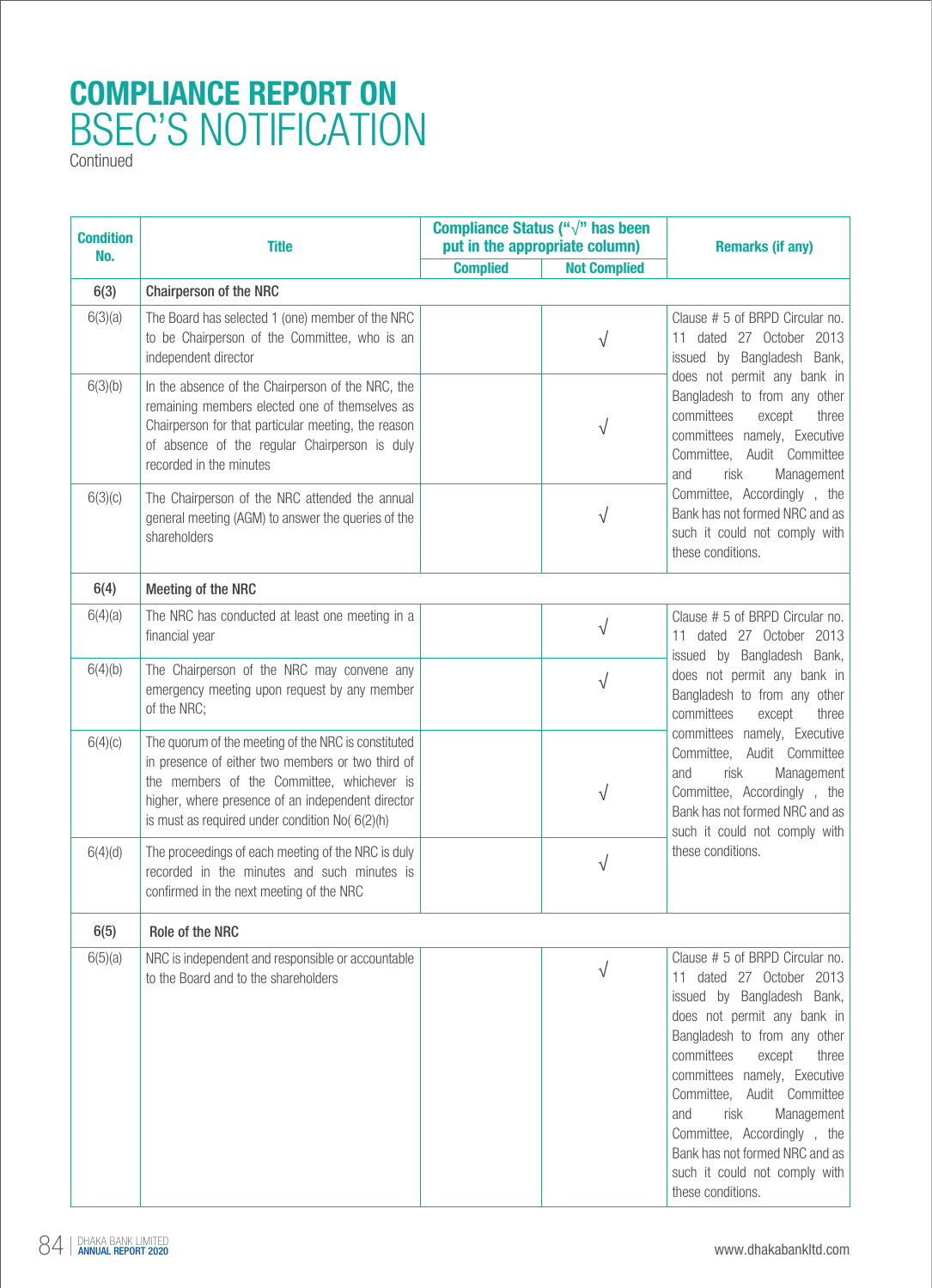| <b>Condition</b><br>No. | <b>Title</b>                                                                                                                                                                                                                                                            | Compliance Status (" $\sqrt{ }$ " has been<br>put in the appropriate column) |                     | <b>Remarks (if any)</b>                                                                                                                                                                   |  |
|-------------------------|-------------------------------------------------------------------------------------------------------------------------------------------------------------------------------------------------------------------------------------------------------------------------|------------------------------------------------------------------------------|---------------------|-------------------------------------------------------------------------------------------------------------------------------------------------------------------------------------------|--|
|                         |                                                                                                                                                                                                                                                                         | <b>Complied</b>                                                              | <b>Not Complied</b> |                                                                                                                                                                                           |  |
| 6(5)(b)                 | NRC oversees, among others, the following matters and make report with recommendation to the Board                                                                                                                                                                      |                                                                              |                     |                                                                                                                                                                                           |  |
| 6(5)(b)(i)              | criteria<br>determining<br>Formulating<br>the<br>for<br>qualifications, positive attributes and independence<br>of a director and recommend a policy to the Board,<br>relating to the remuneration of the directors, top<br>level executive, considering the following: |                                                                              | V                   | Clause # 5 of BRPD Circular no.<br>11 dated 27 October 2013<br>issued by Bangladesh Bank,<br>does not permit any bank in<br>Bangladesh to from any other<br>committees<br>except<br>three |  |
| $6(5)(b)(i)$ (a)        | The level and composition of remuneration is<br>reasonable and sufficient to attract, retain and<br>motivate suitable directors to run the company<br>successfully                                                                                                      |                                                                              | √                   | committees namely, Executive<br>Committee, Audit Committee<br>risk<br>Management<br>and<br>Committee, Accordingly, the<br>Bank has not formed NRC and as                                  |  |
| 6(5)(b)(i)(b)           | The relationship of remuneration to performance<br>is clear and meets appropriate performance<br>benchmarks                                                                                                                                                             |                                                                              | $\sqrt{}$           | such it could not comply with<br>these conditions.                                                                                                                                        |  |
| 6(5)(b)(i)(c)           | Remuneration to directors, top level executive<br>involves a balance between fixed and incentive<br>pay reflecting short and long-term performance<br>objectives appropriate to the working of the<br>company and its goals                                             |                                                                              | V                   |                                                                                                                                                                                           |  |
| 6(5)(b)(ii)             | Devising a policy on Board's diversity taking into<br>consideration age, gender, experience, ethnicity,<br>educational background and nationality                                                                                                                       |                                                                              | V                   |                                                                                                                                                                                           |  |
| 6(5(b)(iii)             | Identifying persons who are qualified to become<br>directors and who may be appointed in top level<br>executive position in accordance with the criteria<br>laid down, and recommend their appointment and<br>removal to the Board                                      |                                                                              | V                   |                                                                                                                                                                                           |  |
| 6(5)(b)(iv)             | Formulating the criteria for evaluation of performance<br>of independent directors and the Board                                                                                                                                                                        |                                                                              | V                   |                                                                                                                                                                                           |  |
| 6(5)(b)(v)              | Identifying the company's needs for employees at<br>different levels and determine their selection,<br>transfer or replacement and promotion criteria                                                                                                                   |                                                                              |                     |                                                                                                                                                                                           |  |
| 6(5)(b)(vi)             | Developing, recommending and reviewing annually<br>the company's human resources and training<br>policies                                                                                                                                                               |                                                                              | V                   |                                                                                                                                                                                           |  |
| 6(5(c)                  | The company has disclosed the nomination and<br>remuneration policy and the evaluation criteria and<br>activities of NRC during the year at a glance in its<br>annual report                                                                                            |                                                                              |                     |                                                                                                                                                                                           |  |
| $\overline{7}$          | <b>External / Statutory Auditors</b>                                                                                                                                                                                                                                    |                                                                              |                     |                                                                                                                                                                                           |  |
| 7(1)(i)                 | Non-engagement in appraisal<br>valuation<br><b>or</b><br>services or fairness opinions                                                                                                                                                                                  | V                                                                            |                     |                                                                                                                                                                                           |  |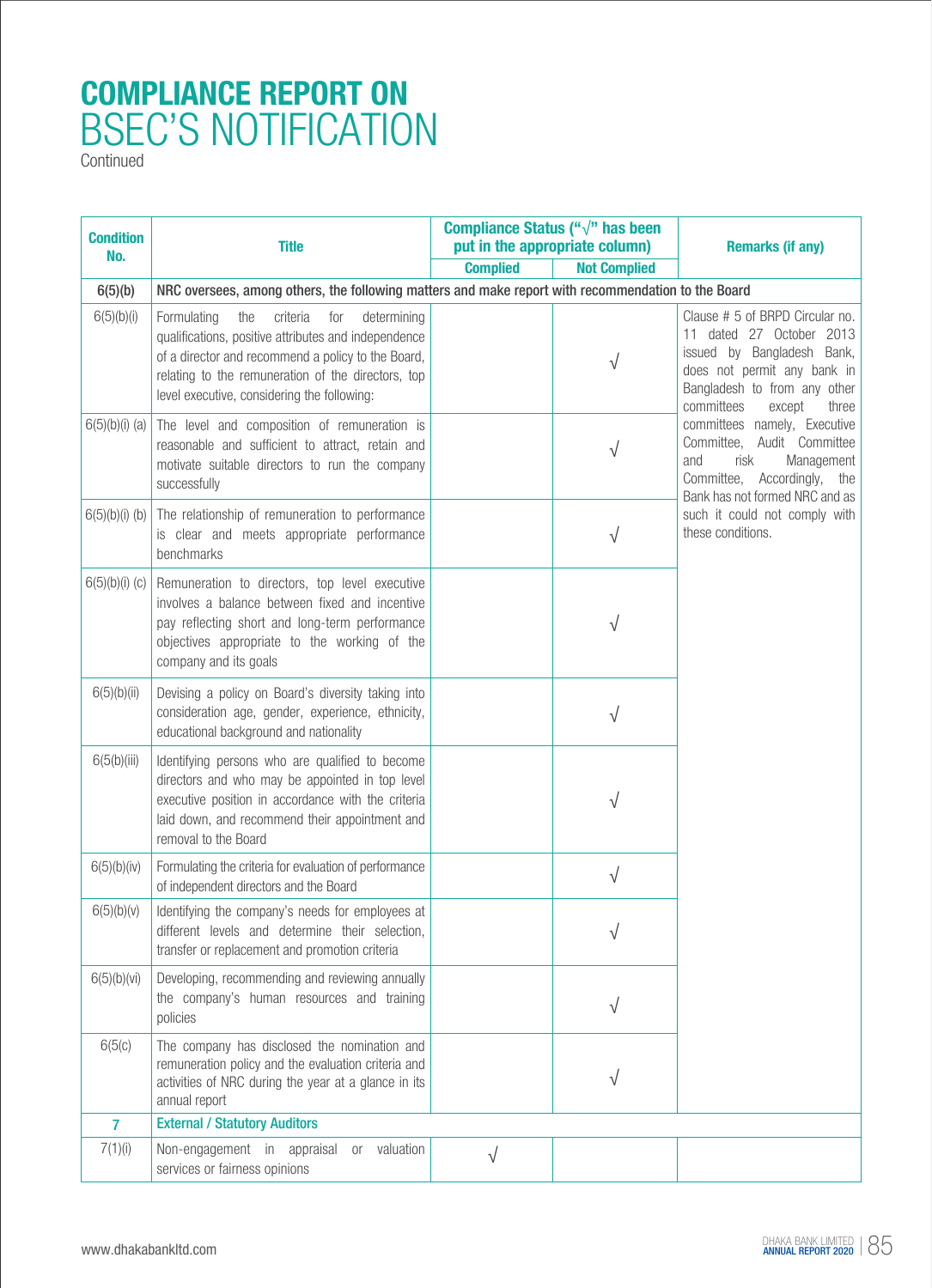| <b>Condition</b><br>No. | <b>Title</b>                                                                                                                                                                                                | Compliance Status (" $\sqrt{ }$ " has been<br>put in the appropriate column) |                     | <b>Remarks (if any)</b> |  |
|-------------------------|-------------------------------------------------------------------------------------------------------------------------------------------------------------------------------------------------------------|------------------------------------------------------------------------------|---------------------|-------------------------|--|
|                         |                                                                                                                                                                                                             | <b>Complied</b>                                                              | <b>Not Complied</b> |                         |  |
| 7(1(ii)                 | Non-engagement in designing and implementation<br>of Financial Information System                                                                                                                           | √                                                                            |                     |                         |  |
| 7(1(iii))               | Non-engagement in Book Keeping or other<br>services related to the accounting records or<br>financial statements                                                                                            | V                                                                            |                     |                         |  |
| 7(1)(iv)                | Non-engagement in Broker-dealer services                                                                                                                                                                    | $\sqrt{}$                                                                    |                     |                         |  |
| 7(1)(v)                 | Non-engagement in actuarial services                                                                                                                                                                        | $\sqrt{}$                                                                    |                     |                         |  |
| 7(1)(vi)                | Non-engagement in internal audit services                                                                                                                                                                   | $\sqrt{}$                                                                    |                     |                         |  |
| 7(1)(iii)               | Non-engagement in any other services that the<br>Audit Committee determines                                                                                                                                 | $\sqrt{}$                                                                    |                     |                         |  |
| 7(1)(viii)              | Non-engagement in audit or certification services<br>on compliance of corporate governance as required<br>under condition No. 9(1); and                                                                     | $\sqrt{}$                                                                    |                     |                         |  |
| 7(1)(ix)                | Non-engagement in any other service that creates<br>conflict of interest                                                                                                                                    | $\sqrt{}$                                                                    |                     |                         |  |
| 7(2)                    | No partner or employees of the external audit<br>firms possesses any share of the company during<br>the tenure of their assignment                                                                          | $\sqrt{}$                                                                    |                     |                         |  |
| 7(3)                    | Representative of external or statutory auditors<br>remained present in the Shareholders' Meeting<br>(Annual General Meeting or Extraordinary General<br>Meeting) to answer the queries of the shareholders | $\sqrt{}$                                                                    |                     |                         |  |
| 8                       | Maintaining a website by the Company                                                                                                                                                                        |                                                                              |                     |                         |  |
| 8(1)                    | The company has an official website linked with<br>the website of the stock exchange                                                                                                                        | $\sqrt{}$                                                                    |                     |                         |  |
| 8(2)                    | The company kept the website functional from the<br>date of listing                                                                                                                                         | $\sqrt{}$                                                                    |                     |                         |  |
| 8(3)                    | The company made available the detailed<br>disclosures on its website as required under the<br>listing regulations of the concerned stock<br>exchange(s)                                                    | V                                                                            |                     |                         |  |
| $\boldsymbol{9}$        | <b>Reporting and Compliance of Corporate Governance</b>                                                                                                                                                     |                                                                              |                     |                         |  |
| 9(1)                    | Obtaining certificate from a practicing Professional<br>Accountant/Secretary regarding compliance of<br>conditions of Corporate Governance Guidelines of<br>the BSEC and include in the Annual Report       |                                                                              |                     |                         |  |
| 9(2)                    | The professional will provide the certificate on<br>compliance of this Corporate Governance Code<br>shall be appointed by the shareholders in the<br>annual general meeting                                 |                                                                              |                     |                         |  |
| 9(3)                    | Directors statement in the directors' report<br>whether the company has complied with these<br>conditions                                                                                                   |                                                                              |                     |                         |  |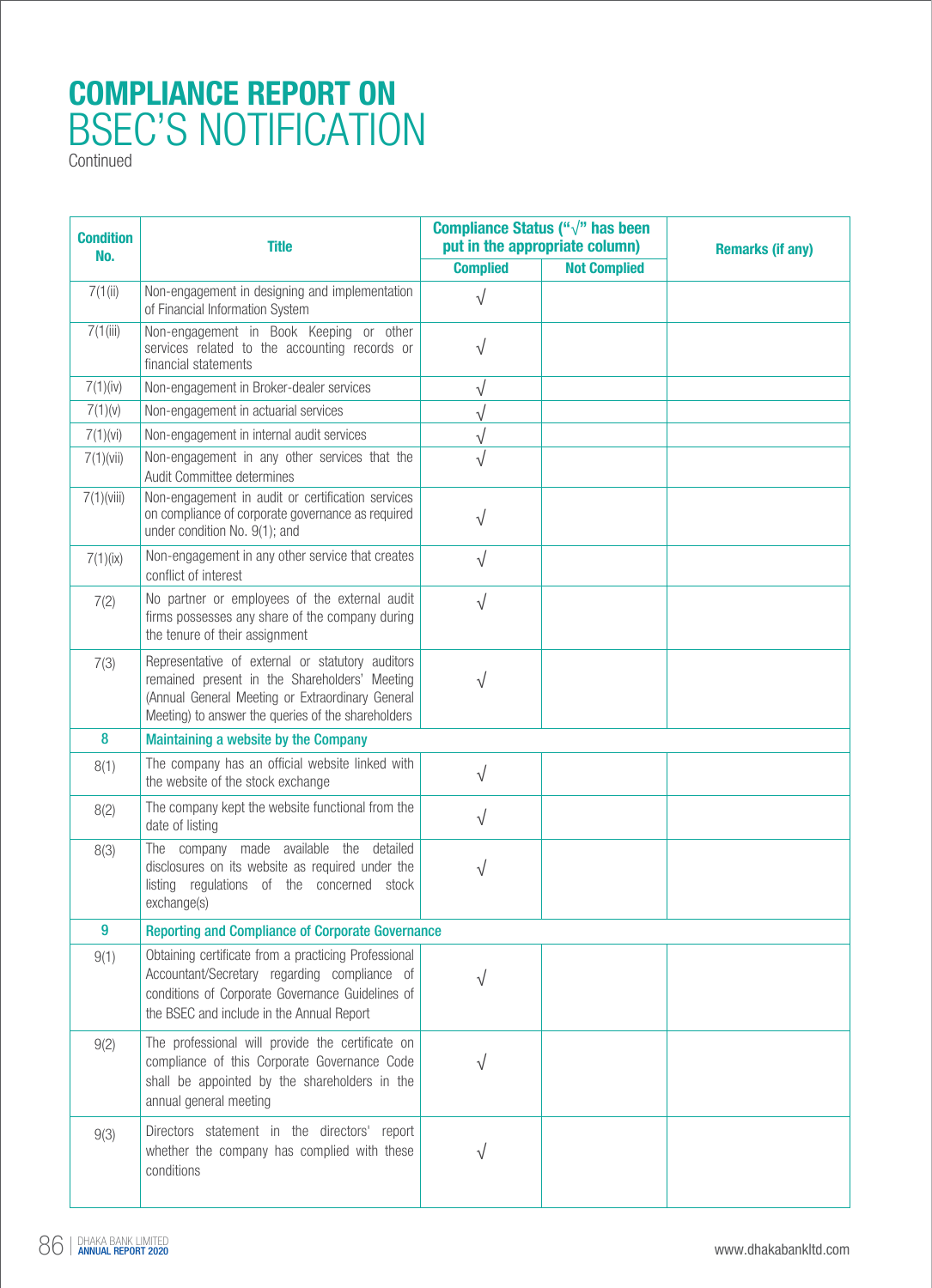### **CERTIFICATE ON COMPLIANCE** ON THE CORPORATE GOVERNANCE

**Annexure-B**

#### Certificate on Compliance on the Corporate Governance Code

[Issued under condition #1(5) (xxvii) of Corporate Governance Code of BSEC vide Notification No. BSEC/CMRRCD/2006-158/207/Admin/80 dated 03 June 2018]

#### Report to the Shareholders of Dhaka Bank Limited on compliance on the Corporate Governance Code

We have examined the compliance status to the Corporate Governance Code by Dhaka Bank Limited (the "Bank") for the year ended on 31 December 2020. This Code relates to the Notification No. BSEC/CMRRCD/2006-158/207/Admin/80 dated 03 June 2018 of the Bangladesh Securities and Exchange Commission.

Such compliance with the Corporate Governance Code is the responsibility of the Bank. Our examination was limited to the procedures and implementation thereof as adopted by the Management in ensuring compliance to the conditions of the Corporate Governance Code.

This is a scrutiny and verification and an independent audit on compliance of the conditions of the Corporate Governance Code as well as the provisions of relevant Bangladesh Secretarial Standards (BSS) as adopted by the Institute of Chartered Secretaries of Bangladesh (ICSB) in so far as those standards are not inconsistent with any condition of this Corporate Governance Code.

We state that we have obtained all the information and explanations, which we have required, and after due scrutiny and verification thereof, we report that, in our opinion:

- (a) The Bank has complied with the conditions of the Corporate Governance Code as stipulated in the above mentioned Corporate Governance Code issued by the Commission (except for Nomination and Remuneration Committee for which the Bank is awaiting directives from Bangladesh Bank);
- (b) The Bank has complied with the provisions of the relevant Bangladesh Secretarial Standards (BSS) as adopted by the Institute of Chartered Secretaries of Bangladesh (ICSB) as required by this Code;
- (c) Proper books and records have been kept by the Bank as required under the Companies Act, 1994, the securities laws and other relevant laws; and
- (d) The Governance of the Bank is satisfactory.

For Hoda Vasi Chowdhury & Co Chartered Accountants

Sahhi Almed.

Sabbir Ahmed, FCA Dated: 20 May 2021 **ICAB Enrolment Number 770** 

Place: Dhaka Partner